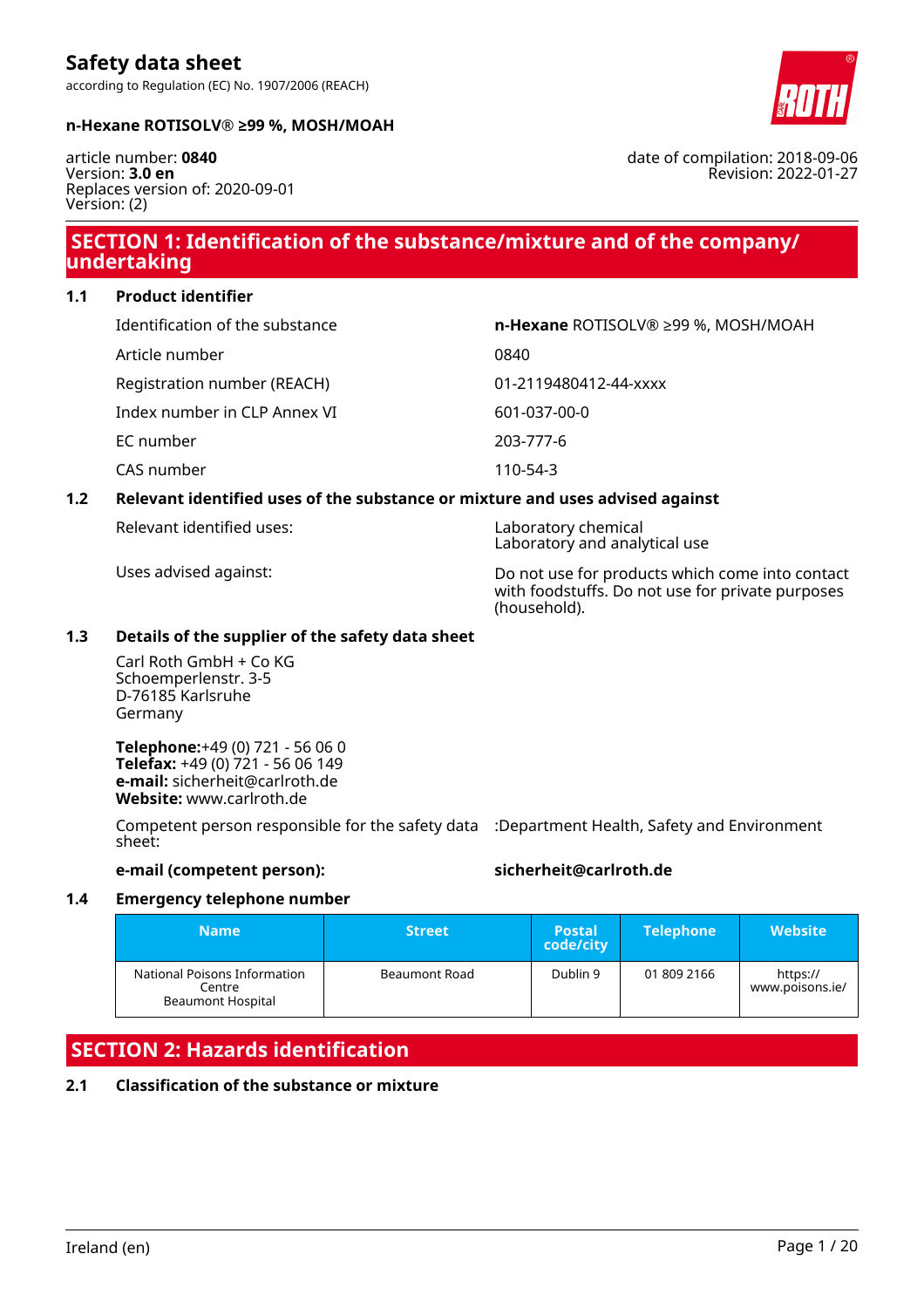according to Regulation (EC) No. 1907/2006 (REACH)



#### **n-Hexane ROTISOLV® ≥99 %, MOSH/MOAH**

article number: **0840**

#### **Classification according to Regulation (EC) No 1272/2008 (CLP)**

| <b>Section</b> | <b>Hazard class</b>                                                                | $Cat-$<br>egory | <b>Hazard class and</b><br>category | <b>Hazard</b><br>statement |
|----------------|------------------------------------------------------------------------------------|-----------------|-------------------------------------|----------------------------|
| 2.6            | Flammable liquid                                                                   | 2               | Flam. Lig. 2                        | H <sub>225</sub>           |
| 3.2            | Skin corrosion/irritation                                                          | $\mathfrak{p}$  | Skin Irrit. 2                       | H315                       |
| 3.7            | Reproductive toxicity                                                              | 2               | Repr. 2                             | H361f                      |
| 3.8D           | Specific target organ toxicity - single exposure (narcotic<br>effects, drowsiness) | 3               | STOT SE 3                           | H336                       |
| 3.9            | Specific target organ toxicity - repeated exposure                                 | $\mathfrak{p}$  | STOT RE 2                           | H373                       |
| 3.10           | Aspiration hazard                                                                  |                 | Asp. Tox. 1                         | H304                       |
| 4.1C           | Hazardous to the aquatic environment - chronic hazard                              | $\mathcal{P}$   | <b>Aquatic Chronic 2</b>            | H411                       |

For full text of abbreviations: see SECTION 16

#### **The most important adverse physicochemical, human health and environmental effects**

Delayed or immediate effects can be expected after short or long-term exposure. The product is combustible and can be ignited by potential ignition sources. Spillage and fire water can cause pollution of watercourses.

#### **2.2 Label elements**

#### **Labelling according to Regulation (EC) No 1272/2008 (CLP)**

**Signal word Danger**

#### **Pictograms**



#### **Hazard statements**

| H <sub>225</sub> | Highly flammable liquid and vapour                                                                 |
|------------------|----------------------------------------------------------------------------------------------------|
| H304             | May be fatal if swallowed and enters airways                                                       |
| H315             | Causes skin irritation                                                                             |
| H336             | May cause drowsiness or dizziness                                                                  |
| H361f            | Suspected of damaging fertility                                                                    |
| H373             | May cause damage to organs (nervous system) through prolonged or repeated<br>exposure (if inhaled) |
| H411             | Toxic to aquatic life with long lasting effects                                                    |

#### **Precautionary statements**

#### **Precautionary statements - prevention**

| P <sub>202</sub> | Do not handle until all safety precautions have been read and understood |
|------------------|--------------------------------------------------------------------------|
| P <sub>280</sub> | Wear protective gloves/eye protection                                    |

#### **Precautionary statements - response**

| P303+P361+P353 | IF ON SKIN (or hair): Take off immediately all contaminated clothing. Rinse skin<br>with water for shower] |
|----------------|------------------------------------------------------------------------------------------------------------|
| P304+P340      | IF INHALED: Remove person to fresh air and keep comfortable for breathing                                  |
| P308+P313      | IF exposed or concerned: Get medical advice/attention                                                      |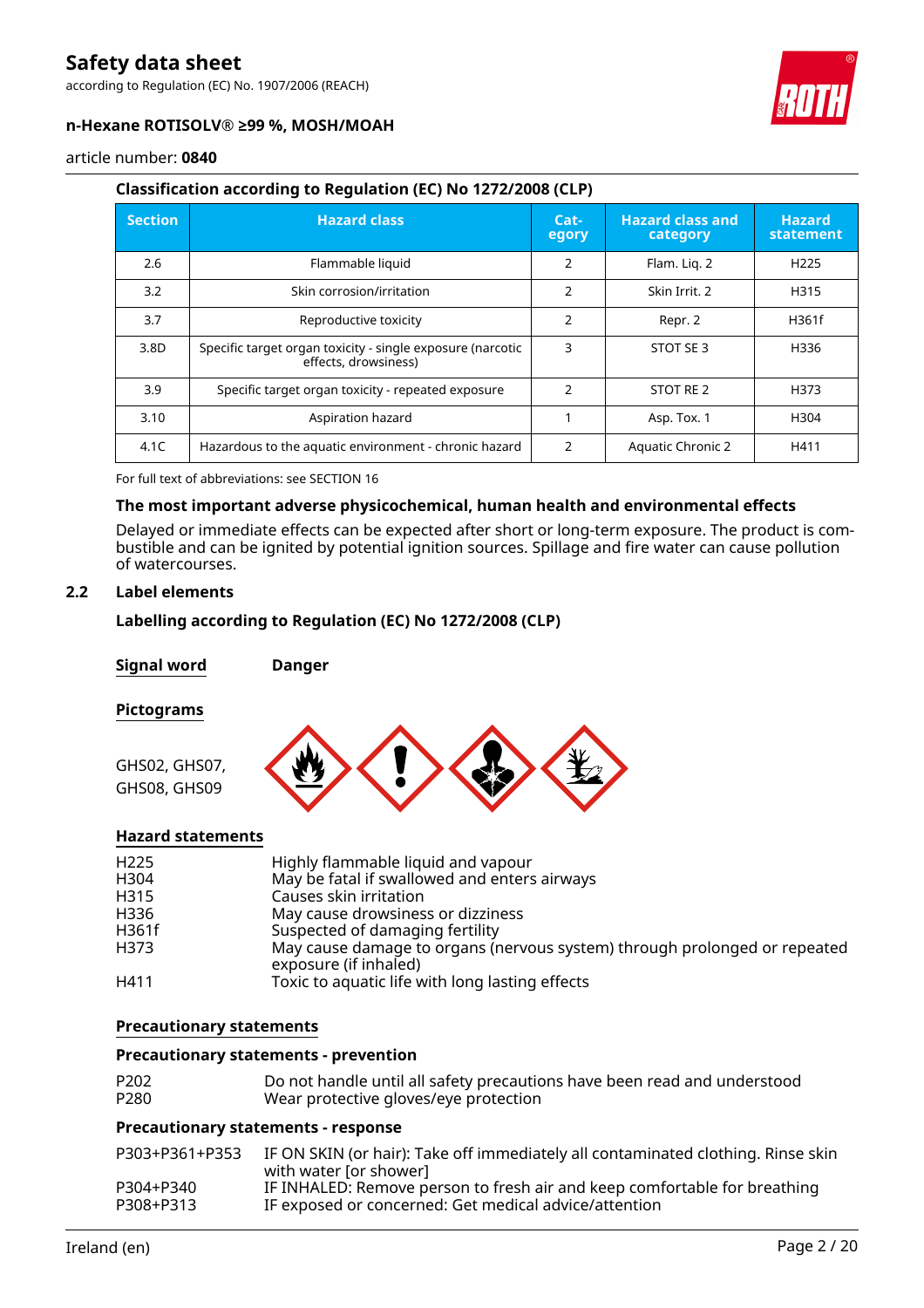according to Regulation (EC) No. 1907/2006 (REACH)

#### **n-Hexane ROTISOLV® ≥99 %, MOSH/MOAH**

article number: **0840**

For professional users only

#### **Labelling of packages where the contents do not exceed 125 ml**

Signal word: **Danger**

Symbol(s)



| H304      | May be fatal if swallowed and enters airways.                             |
|-----------|---------------------------------------------------------------------------|
| H361f     | Suspected of damaging fertility.                                          |
| P202      | Do not handle until all safety precautions have been read and understood. |
| P280      | Wear protective gloves/eye protection.                                    |
| P308+P313 | IF exposed or concerned: Get medical advice/attention.                    |

#### **2.3 Other hazards**

#### **Results of PBT and vPvB assessment**

According to the results of its assessment, this substance is not a PBT or a vPvB.

### **SECTION 3: Composition/information on ingredients**

#### **3.1 Substances**

| Name of substance | n-Hexane              |
|-------------------|-----------------------|
| Molecular formula | $C_6H_{14}$           |
| Molar mass        | 86,18 $9/_{mol}$      |
| REACH Reg. No     | 01-2119480412-44-xxxx |
| CAS No            | 110-54-3              |
| EC No             | 203-777-6             |
| Index No          | 601-037-00-0          |

| Substance, Specific Conc. Limits, M-factors, ATE |                  |            |                       |  |
|--------------------------------------------------|------------------|------------|-----------------------|--|
| <b>Specific Conc. Limits</b>                     | <b>M-Factors</b> | <b>ATE</b> | <b>Exposure route</b> |  |
| STOT RE 2; H373: $C \ge 5$ %                     | -                |            |                       |  |

### **SECTION 4: First aid measures**

#### **4.1 Description of first aid measures**



#### **General notes**

Take off contaminated clothing.

#### **Following inhalation**

Provide fresh air. In all cases of doubt, or when symptoms persist, seek medical advice.

#### **Following skin contact**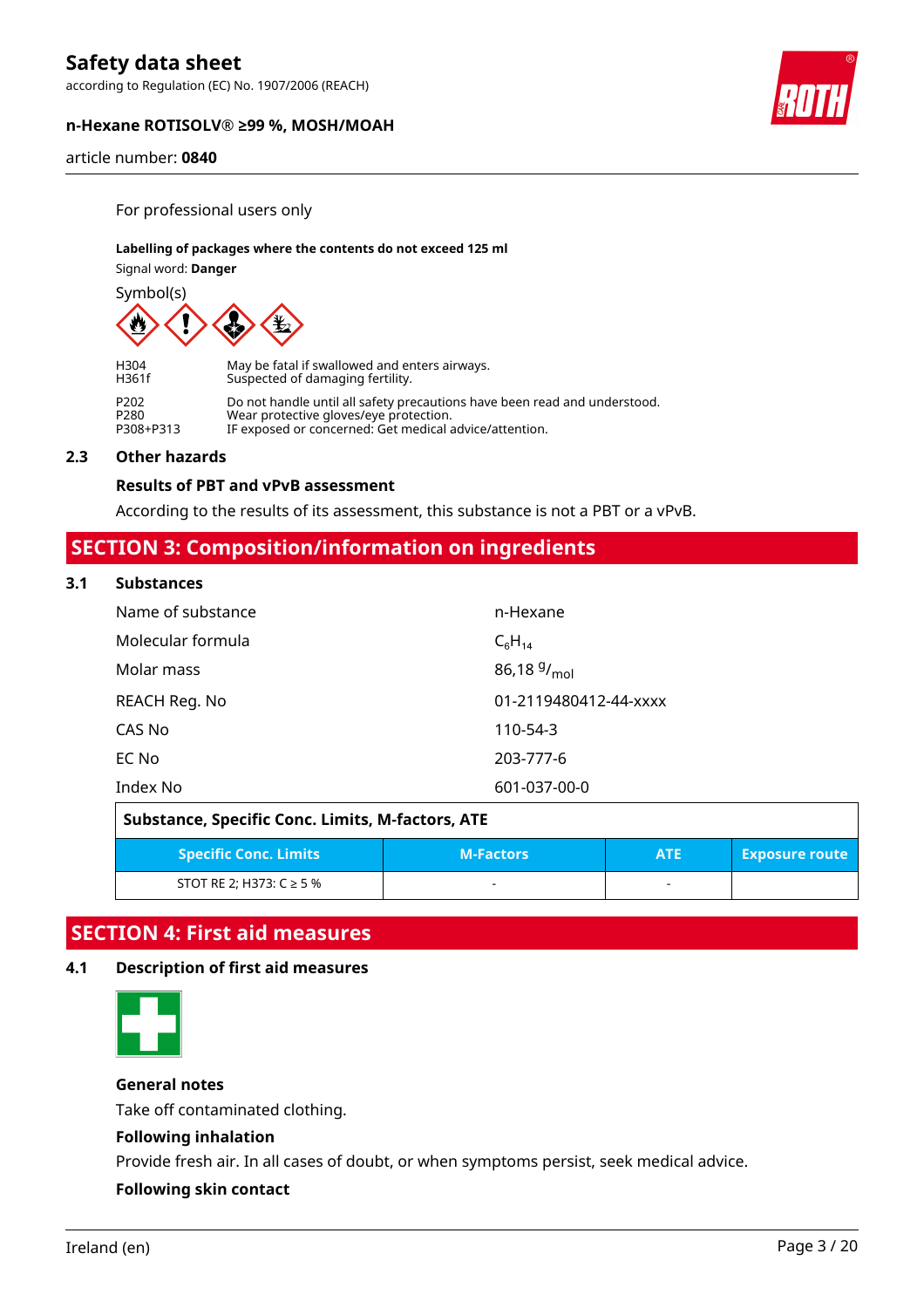according to Regulation (EC) No. 1907/2006 (REACH)

#### **n-Hexane ROTISOLV® ≥99 %, MOSH/MOAH**



#### article number: **0840**

Rinse skin with water/shower. In case of skin irritation, consult a physician.

#### **Following eye contact**

Rinse cautiously with water for several minutes. In all cases of doubt, or when symptoms persist, seek medical advice.

#### **Following ingestion**

Call a physician immediately. In case of accident or unwellness, seek medical advice immediately (show directions for use or safety data sheet if possible). Observe aspiration hazard if vomiting occurs.

#### **4.2 Most important symptoms and effects, both acute and delayed**

Aspiration hazard, Irritation, Dizziness, Drowsiness, Narcosis

#### **4.3 Indication of any immediate medical attention and special treatment needed**

none

### **SECTION 5: Firefighting measures**

#### **5.1 Extinguishing media**



#### **Suitable extinguishing media**

co-ordinate firefighting measures to the fire surroundings water spray, dry extinguishing powder, BC-powder, carbon dioxide  $(CO<sub>2</sub>)$ 

#### **Unsuitable extinguishing media**

water jet

#### **5.2 Special hazards arising from the substance or mixture**

Combustible. In case of insufficient ventilation and/or in use, may form flammable/explosive vapourair mixture. Solvent vapours are heavier than air and may spread along floors. Places which are not ventilated, e.g. unventilated below ground level areas such as trenches, conduits and shafts, are particularly prone to the presence of flammable substances or mixtures. Vapours are heavier than air, spread along floors and form explosive mixtures with air. Vapours may form explosive mixtures with air.

#### **Hazardous combustion products**

In case of fire may be liberated: Carbon monoxide (CO), Carbon dioxide (CO₂)

#### **5.3 Advice for firefighters**

In case of fire and/or explosion do not breathe fumes. Do not allow firefighting water to enter drains or water courses. Fight fire with normal precautions from a reasonable distance. Wear self-contained breathing apparatus.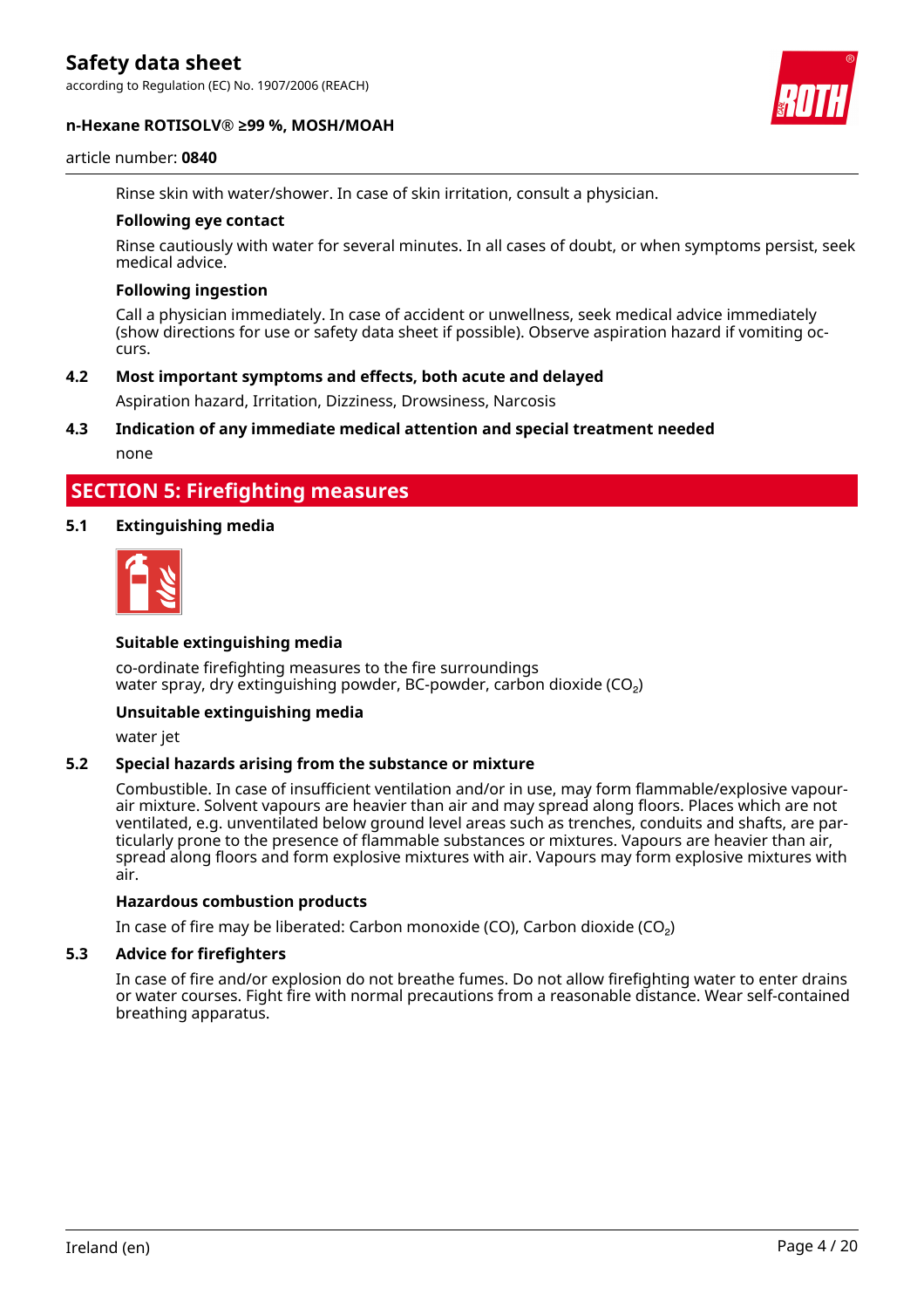according to Regulation (EC) No. 1907/2006 (REACH)



#### **n-Hexane ROTISOLV® ≥99 %, MOSH/MOAH**

article number: **0840**

### **SECTION 6: Accidental release measures**

**6.1 Personal precautions, protective equipment and emergency procedures**



#### **For non-emergency personnel**

Use personal protective equipment as required. Avoid contact with skin, eyes and clothes. Do not breathe vapour/spray. Avoidance of ignition sources.

#### **6.2 Environmental precautions**

Keep away from drains, surface and ground water. Retain contaminated washing water and dispose of it. Danger of explosion.

#### **6.3 Methods and material for containment and cleaning up**

#### **Advice on how to contain a spill**

Covering of drains.

#### **Advice on how to clean up a spill**

Absorb with liquid-binding material (sand, diatomaceous earth, acid- or universal binding agents).

#### **Other information relating to spills and releases**

Place in appropriate containers for disposal. Ventilate affected area.

#### **6.4 Reference to other sections**

Hazardous combustion products: see section 5. Personal protective equipment: see section 8. Incompatible materials: see section 10. Disposal considerations: see section 13.

### **SECTION 7: Handling and storage**

### **7.1 Precautions for safe handling**

Provision of sufficient ventilation. Avoid exposure.

#### **Measures to prevent fire as well as aerosol and dust generation**



Keep away from sources of ignition - No smoking.

Take precautionary measures against static discharge. Due to danger of explosion, prevent leakage

of vapours into cellars, flues and ditches.

#### **Measures to protect the environment**

Avoid release to the environment.

#### **Advice on general occupational hygiene**

Wash hands before breaks and after work. Keep away from food, drink and animal feedingstuffs. When using do not smoke.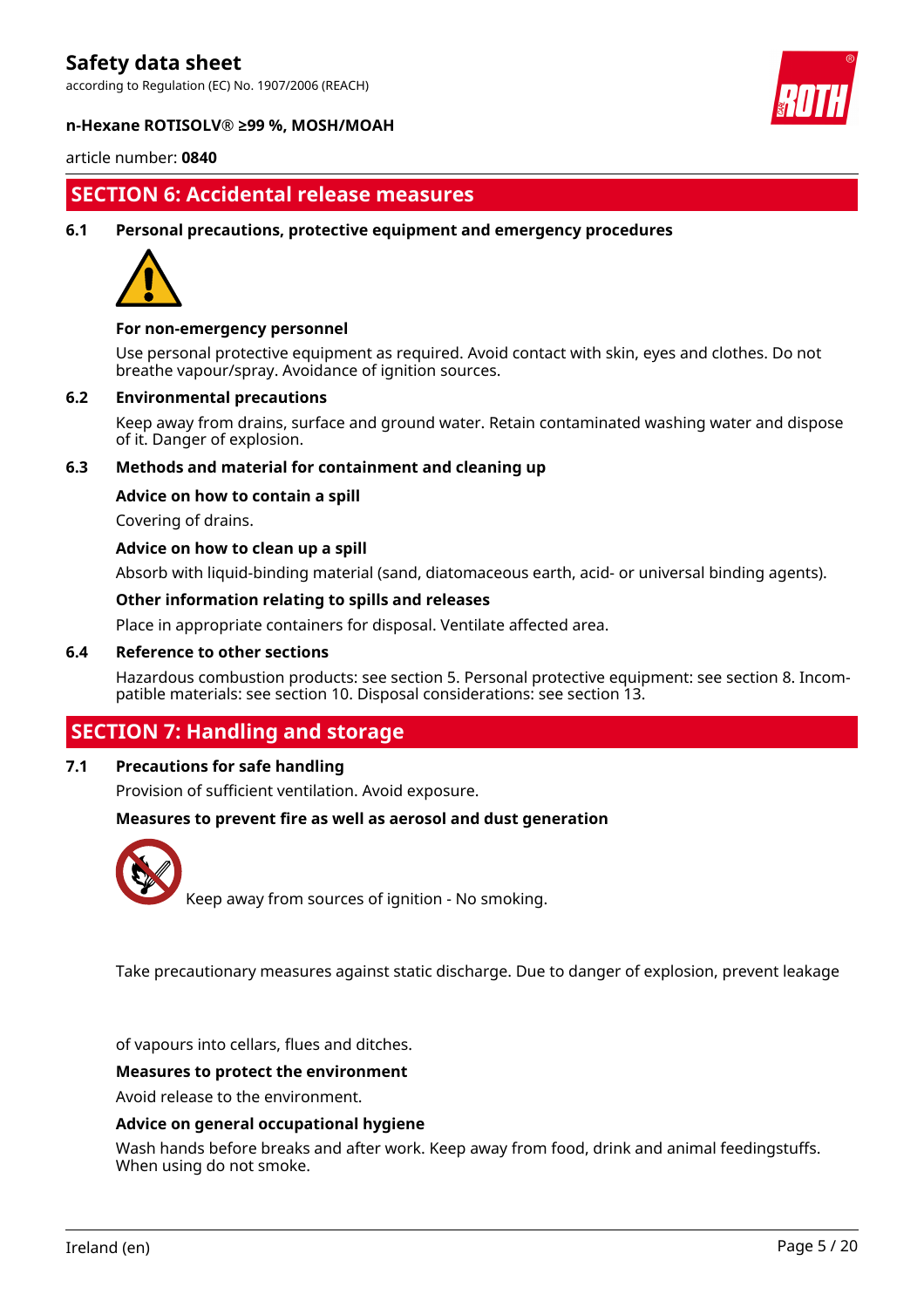according to Regulation (EC) No. 1907/2006 (REACH)



article number: **0840**



# **7.2 Conditions for safe storage, including any incompatibilities**

Store in a well-ventilated place. Keep container tightly closed.

**Incompatible substances or mixtures**

Observe hints for combined storage.

#### **Consideration of other advice:**

Ground/bond container and receiving equipment.

### **Ventilation requirements**

Use local and general ventilation.

### **Specific designs for storage rooms or vessels**

Recommended storage temperature: 15 – 25 °C

#### **7.3 Specific end use(s)**

No information available.

### **SECTION 8: Exposure controls/personal protection**

#### **8.1 Control parameters**

### **National limit values**

### **Occupational exposure limit values (Workplace Exposure Limits)**

| Cou<br>ntr<br>y | Name of agent | <b>CAS No</b> | Identi-<br>fier | <b>TW</b><br>A<br>T <sub>pp</sub><br>[m] | <b>TWA</b><br>[mq/<br>m <sup>3</sup> | <b>STE</b><br>L<br>[pp<br>m] | <b>STEL</b><br>[mq/<br>m <sup>3</sup> | <b>Ceil</b><br>ing-<br>с.,<br>[pp<br>$m$ ] | Ceil-<br>$inq-C$<br>[mg/<br>m <sup>3</sup> | Nota-<br>tion | <b>Source</b>              |
|-----------------|---------------|---------------|-----------------|------------------------------------------|--------------------------------------|------------------------------|---------------------------------------|--------------------------------------------|--------------------------------------------|---------------|----------------------------|
| EU              | n-hexane      | 110-54-3      | <b>IOELV</b>    | 20                                       | 72                                   |                              |                                       |                                            |                                            |               | 2006/15/<br>EC             |
| ΙE              | n-hexane      | 110-54-3      | <b>OELV</b>     | 20                                       | 72                                   |                              |                                       |                                            |                                            |               | S.I. No.<br>619 of<br>2001 |

**Notation**

Ceiling-C Ceiling value is a limit value above which exposure should not occur

STEL Short-term exposure limit: a limit value above which exposure should not occur and which is related to a 15 minute period (unless otherwise specified)

TWA Time-weighted average (long-term exposure limit): measured or calculated in relation to a reference period of 8 hours time-weighted average (unless otherwise specified)

#### **Human health values**

### **Relevant DNELs and other threshold levels**

| <b>Endpoint</b> | <b>Threshold</b><br><b>level</b> | <b>Protection goal,</b><br>route of exposure | Used in           | <b>Exposure time</b>       |
|-----------------|----------------------------------|----------------------------------------------|-------------------|----------------------------|
| <b>DNEL</b>     | $75 \text{ mg/m}^3$              | human, inhalatory                            | worker (industry) | chronic - systemic effects |
| <b>DNEL</b>     | 11 mg/kg bw/<br>day              | human, dermal                                | worker (industry) | chronic - systemic effects |

#### **8.2 Exposure controls**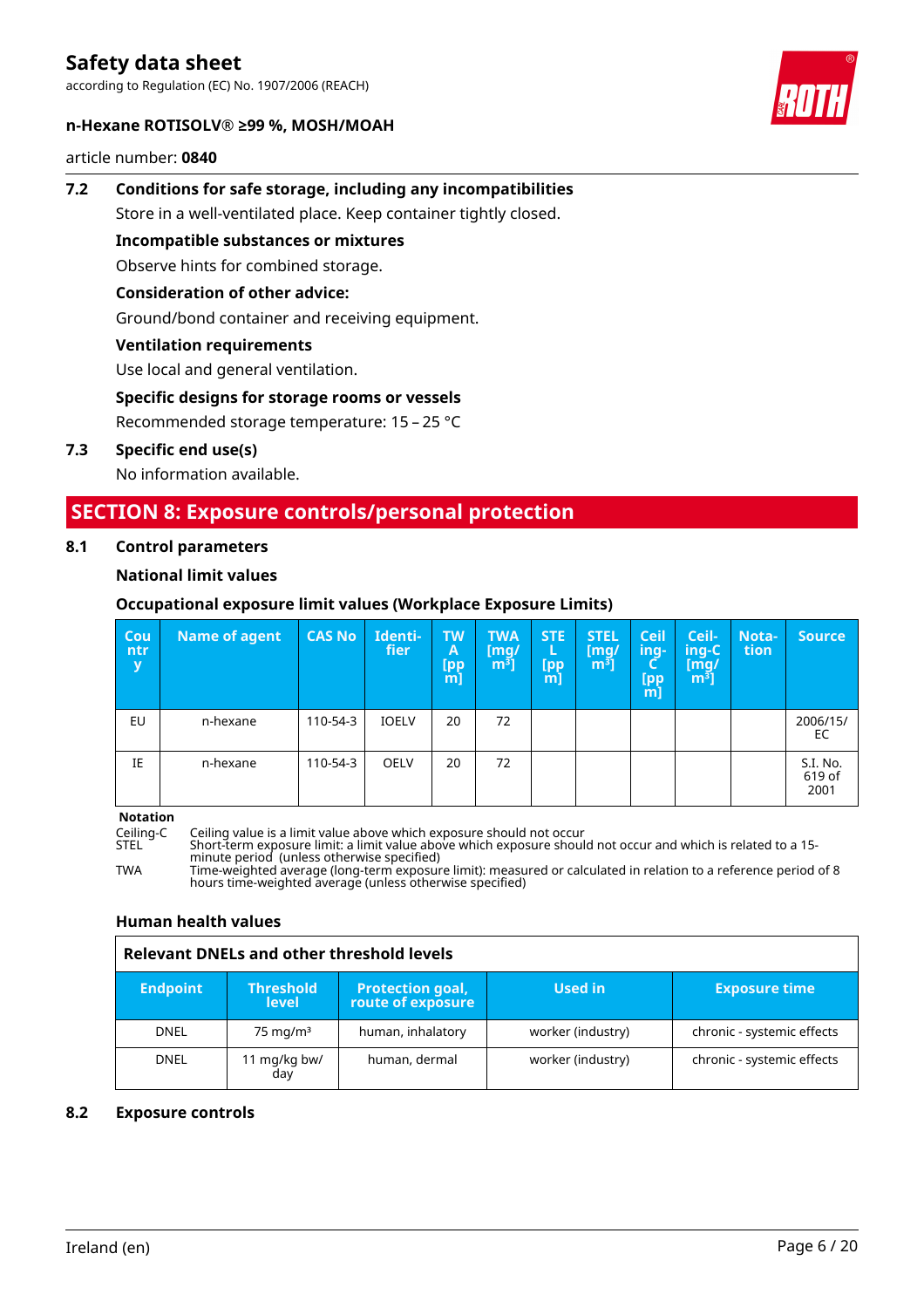according to Regulation (EC) No. 1907/2006 (REACH)

#### **n-Hexane ROTISOLV® ≥99 %, MOSH/MOAH**



article number: **0840**

#### **Individual protection measures (personal protective equipment)**

#### **Eye/face protection**



Use safety goggle with side protection.

#### **Skin protection**



#### **• hand protection**

Wear suitable gloves. Chemical protection gloves are suitable, which are tested according to EN 374. For special purposes, it is recommended to check the resistance to chemicals of the protective gloves mentioned above together with the supplier of these gloves. The times are approximate values from measurements at 22 ° C and permanent contact. Increased temperatures due to heated substances, body heat etc. and a reduction of the effective layer thickness by stretching can lead to a considerable reduction of the breakthrough time. If in doubt, contact manufacturer. At an approx. 1.5 times larger / smaller layer thickness, the respective breakthrough time is doubled / halved. The data apply only to the pure substance. When transferred to substance mixtures, they may only be considered as a guide.

#### **• type of material**

NBR (Nitrile rubber)

#### **• material thickness**

≥0,4 mm

#### **• breakthrough times of the glove material**

>480 minutes (permeation: level 6)

#### **• other protection measures**

Take recovery periods for skin regeneration. Preventive skin protection (barrier creams/ointments) is recommended.

Flame-retardant protective clothing.

#### **Respiratory protection**



Respiratory protection necessary at: Aerosol or mist formation. Type: A (against organic gases and vapours with a boiling point of  $> 65$  °C, colour code: Brown).

#### **Environmental exposure controls**

Keep away from drains, surface and ground water.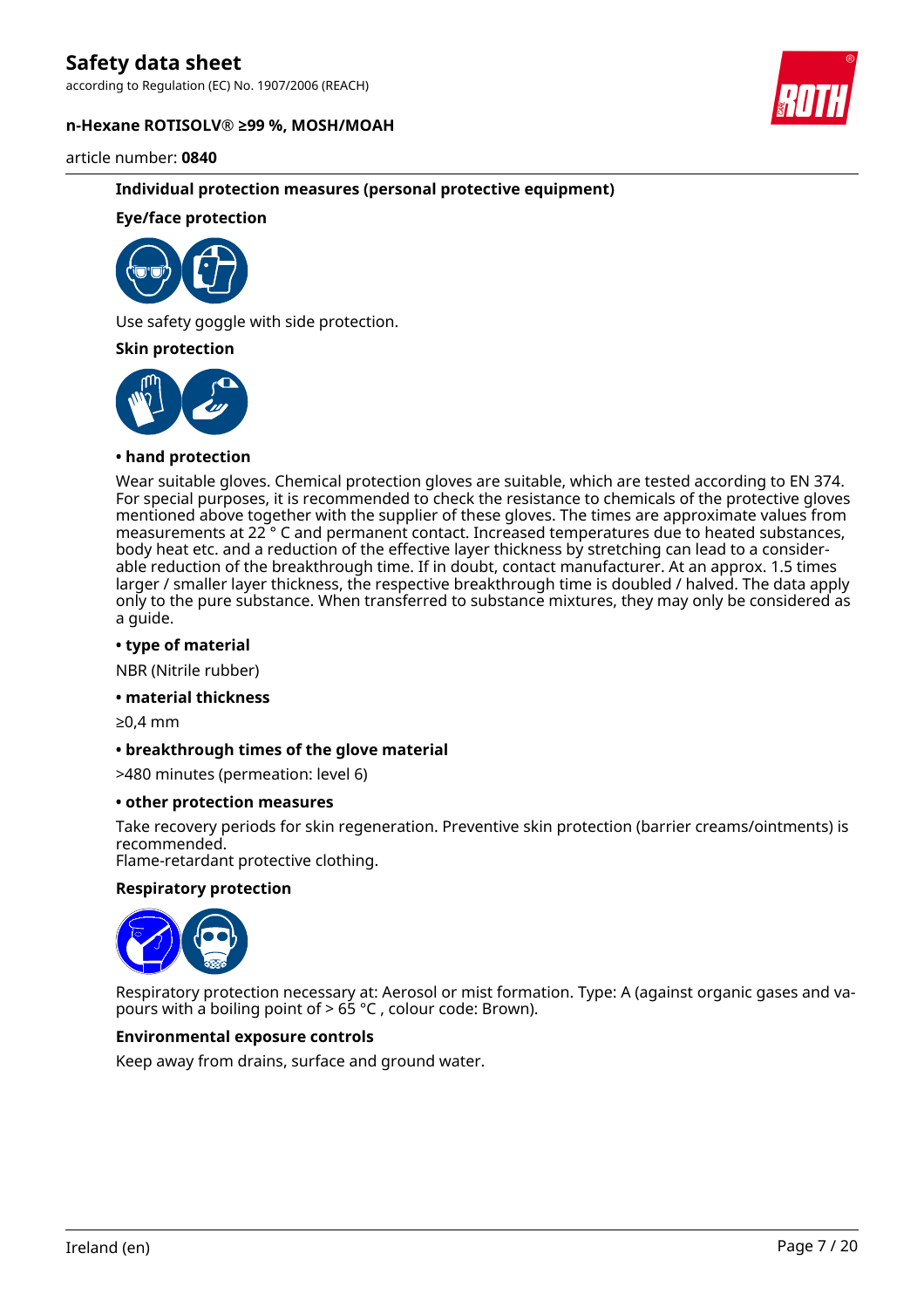according to Regulation (EC) No. 1907/2006 (REACH)

#### **n-Hexane ROTISOLV® ≥99 %, MOSH/MOAH**

#### article number: **0840**

# **SECTION 9: Physical and chemical properties**

| 9.1 | Information on basic physical and chemical properties       |                                                  |  |  |  |  |
|-----|-------------------------------------------------------------|--------------------------------------------------|--|--|--|--|
|     | Physical state                                              | liquid                                           |  |  |  |  |
|     | Colour                                                      | colourless                                       |  |  |  |  |
|     | Odour                                                       | like: - Gasoline                                 |  |  |  |  |
|     | Melting point/freezing point                                | -95 °C at 1.013 hPa (ECHA)                       |  |  |  |  |
|     | Boiling point or initial boiling point and boiling<br>range | 68 - 69 °C at 1.013 hPa                          |  |  |  |  |
|     | Flammability                                                | flammable liquid in accordance with GHS criteria |  |  |  |  |
|     | Lower and upper explosion limit                             | 1,1 vol% (LEL) - 7,5 vol% (UEL)                  |  |  |  |  |
|     | Flash point                                                 | -22 °C at 1.013 hPa (ECHA)                       |  |  |  |  |
|     | Auto-ignition temperature                                   | 225 °C (ECHA)                                    |  |  |  |  |
|     | Decomposition temperature                                   | not relevant                                     |  |  |  |  |
|     | pH (value)                                                  | not determined                                   |  |  |  |  |
|     | Kinematic viscosity                                         | 0,5 $\text{mm}^2$ / <sub>s</sub> at 20 °C        |  |  |  |  |
|     | Solubility(ies)                                             |                                                  |  |  |  |  |
|     | Water solubility                                            | <0,1 $9/1$ at 20 °C                              |  |  |  |  |
|     | Partition coefficient                                       |                                                  |  |  |  |  |
|     | Partition coefficient n-octanol/water (log value):          | 4 (pH value: 7, 20 °C) (ECHA)                    |  |  |  |  |
|     | Soil organic carbon/water (log KOC)                         | 3,34 (ECHA)                                      |  |  |  |  |
|     | Vapour pressure                                             | 160 hPa at 20 °C                                 |  |  |  |  |
|     | Density and/or relative density                             |                                                  |  |  |  |  |
|     | Density                                                     | 0,66 $9/$ <sub>cm</sub> <sup>3</sup> at 20 °C    |  |  |  |  |
|     | Relative vapour density                                     | $2,79$ (air = 1)                                 |  |  |  |  |
|     | Particle characteristics                                    | not relevant (liquid)                            |  |  |  |  |
|     | Other safety parameters                                     |                                                  |  |  |  |  |
|     | Oxidising properties                                        | none                                             |  |  |  |  |
| 9.2 | <b>Other information</b>                                    |                                                  |  |  |  |  |
|     | Information with regard to physical hazard<br>classes:      | There is no additional information.              |  |  |  |  |

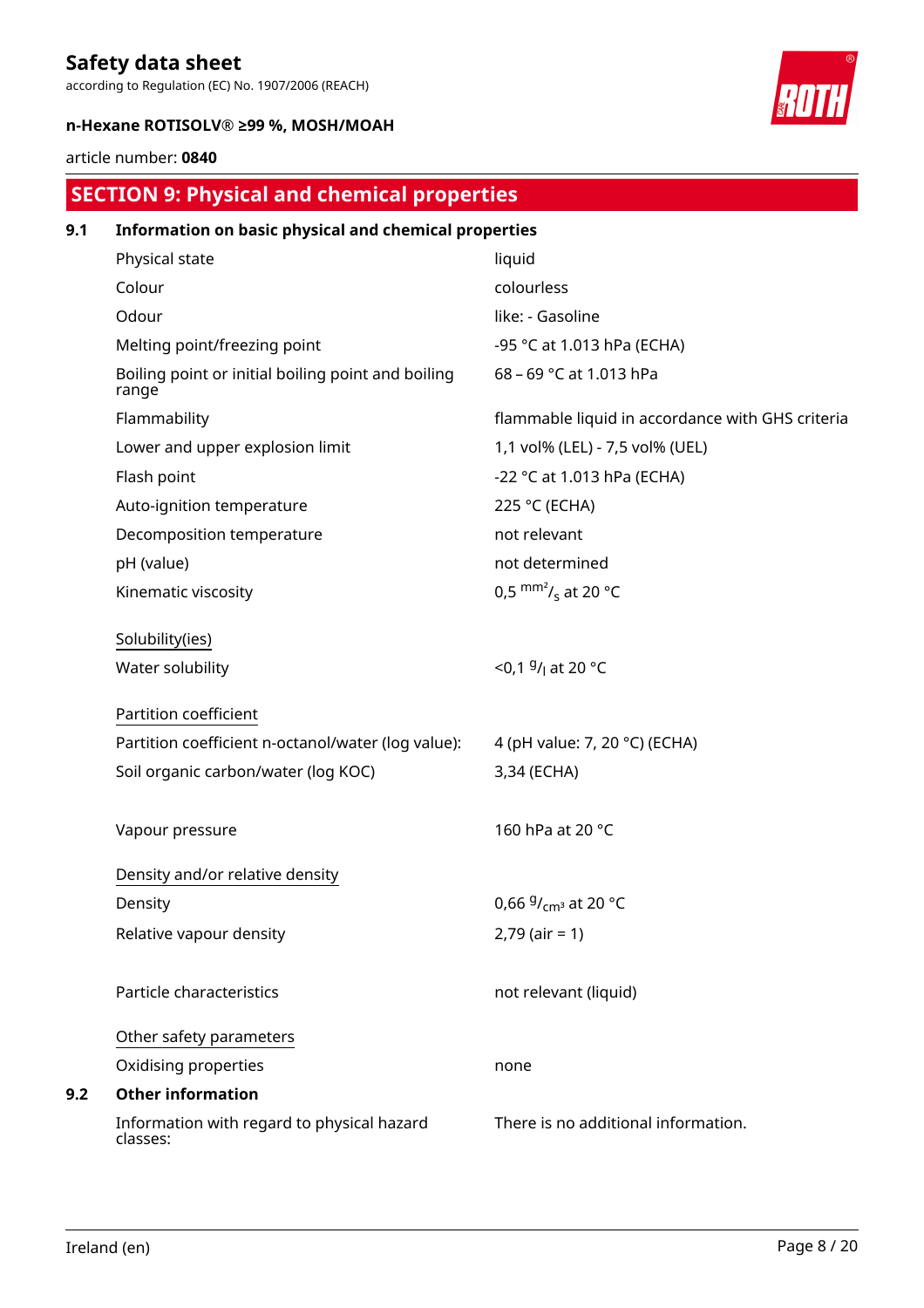according to Regulation (EC) No. 1907/2006 (REACH)



#### **n-Hexane ROTISOLV® ≥99 %, MOSH/MOAH**

article number: **0840**

Other safety characteristics:

Temperature class (EU, acc. to ATEX) T3

Maximum permissible surface temperature on the equipment: 200°C

### **SECTION 10: Stability and reactivity**

#### **10.1 Reactivity**

It's a reactive substance. Risk of ignition. Vapours may form explosive mixtures with air.

#### **If heated**

Risk of ignition.

#### **10.2 Chemical stability**

The material is stable under normal ambient and anticipated storage and handling conditions of temperature and pressure.

#### **10.3 Possibility of hazardous reactions**

**Violent reaction with:** strong oxidiser, Chlorine, Iodine, Peroxides, Nitrogen oxides (NOx), => Explosive properties

#### **10.4 Conditions to avoid**

Keep away from heat, hot surfaces, sparks, open flames and other ignition sources. No smoking.

#### **10.5 Incompatible materials**

Rubber articles, different plastics

**10.6 Hazardous decomposition products** Hazardous combustion products: see section 5.

### **SECTION 11: Toxicological information**

#### **11.1 Information on hazard classes as defined in Regulation (EC) No 1272/2008**

### **Classification according to GHS (1272/2008/EC, CLP)**

#### **Acute toxicity**

Shall not be classified as acutely toxic.

| <b>Acute toxicity</b> |                 |                                      |                |               |               |  |
|-----------------------|-----------------|--------------------------------------|----------------|---------------|---------------|--|
| <b>Exposure route</b> | <b>Endpoint</b> | <b>Value</b>                         | <b>Species</b> | <b>Method</b> | <b>Source</b> |  |
| inhalation: vapour    | <b>LC50</b>     | 185 <sup>mg</sup> / <sub>l</sub> /4h | rat            |               | <b>TOXNET</b> |  |
| oral                  | LD50            | 25.000 $mg/kq$                       | rat            |               | <b>TOXNET</b> |  |
| dermal                | LD50            | $>2.000$ mg/ <sub>kg</sub>           | rabbit         |               | <b>ECHA</b>   |  |

#### **Skin corrosion/irritation**

Causes skin irritation.

#### **Serious eye damage/eye irritation**

Shall not be classified as seriously damaging to the eye or eye irritant.

#### **Respiratory or skin sensitisation**

Shall not be classified as a respiratory or skin sensitiser.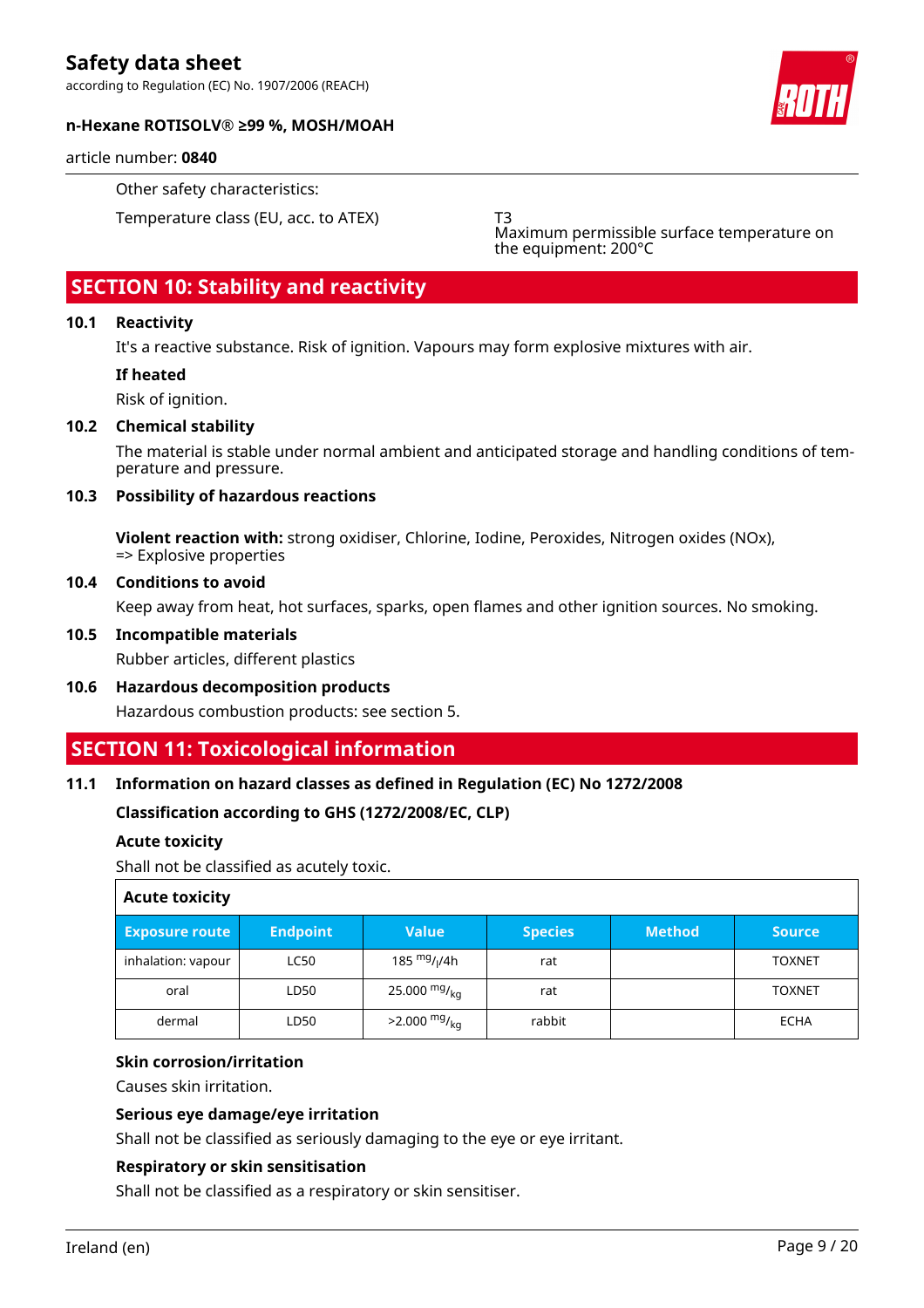according to Regulation (EC) No. 1907/2006 (REACH)

#### **n-Hexane ROTISOLV® ≥99 %, MOSH/MOAH**



#### article number: **0840**

### **Germ cell mutagenicity**

Shall not be classified as germ cell mutagenic.

#### **Carcinogenicity**

Shall not be classified as carcinogenic.

#### **Reproductive toxicity**

Suspected of damaging fertility.

#### **Specific target organ toxicity - single exposure**

May cause drowsiness or dizziness.

#### **Specific target organ toxicity - repeated exposure**

May cause damage to organs (nervous system) through prolonged or repeated exposure (if inhaled).

| <b>Hazard category</b> | Target organ   | <b>Exposure route</b> |
|------------------------|----------------|-----------------------|
|                        | nervous system | if inhaled            |

#### **Aspiration hazard**

May be fatal if swallowed and enters airways.

#### **Symptoms related to the physical, chemical and toxicological characteristics**

#### **• If swallowed**

nausea, vomiting, aspiration hazard

#### **• If in eyes**

slightly irritant but not relevant for classification

#### **• If inhaled**

irritant effects, headache, vertigo, fatigue, dizziness, narcosis

#### **• If on skin**

causes skin irritation

#### **• Other information**

none

**11.2 Endocrine disrupting properties**

Not listed.

**11.3 Information on other hazards**

There is no additional information.

### **SECTION 12: Ecological information**

**12.1 Toxicity**

Toxic to aquatic life with long lasting effects.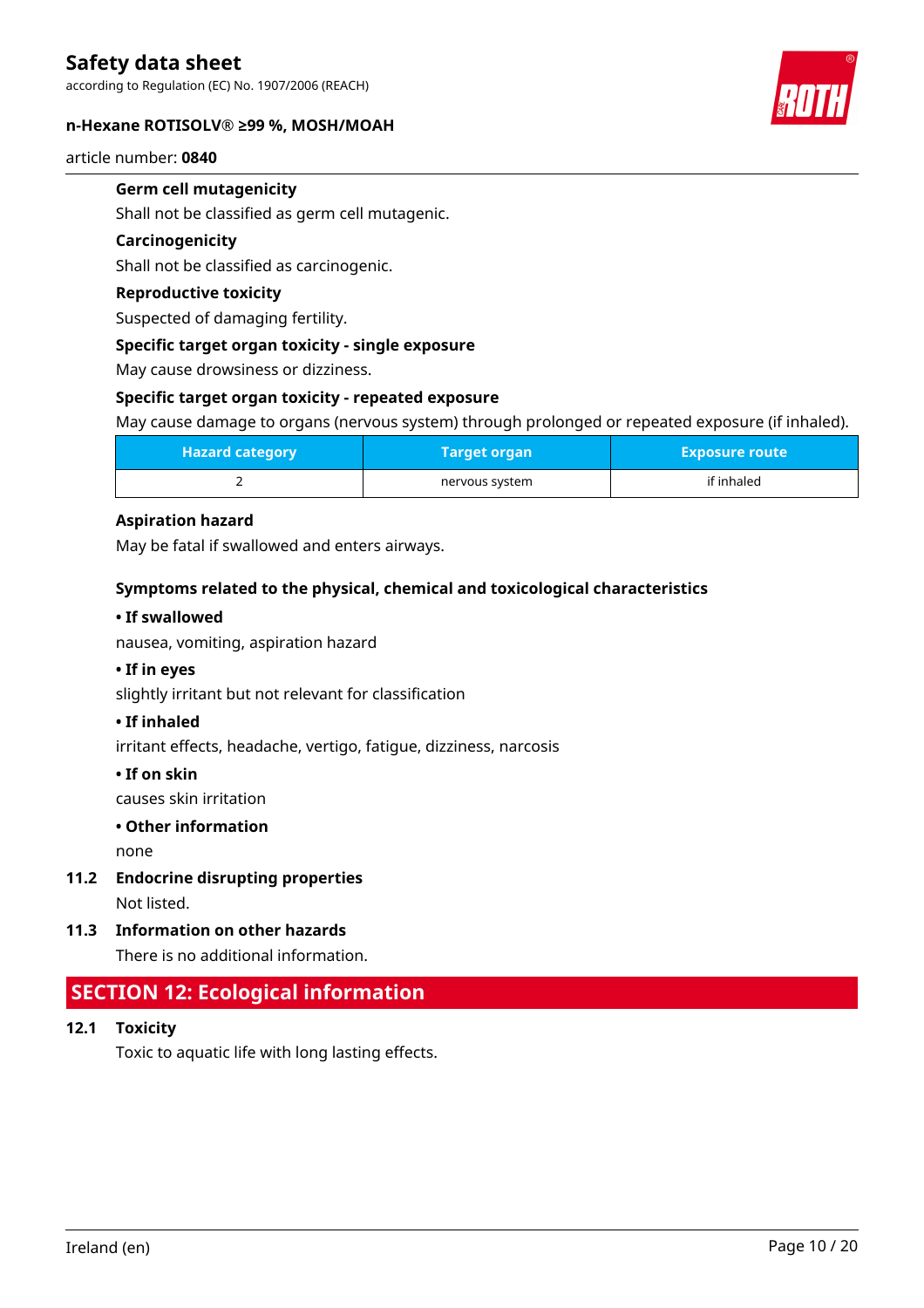according to Regulation (EC) No. 1907/2006 (REACH)



#### **n-Hexane ROTISOLV® ≥99 %, MOSH/MOAH**

article number: **0840**

| <b>Aquatic toxicity (acute)</b> |              |                       |               |                         |  |
|---------------------------------|--------------|-----------------------|---------------|-------------------------|--|
| <b>Endpoint</b>                 | <b>Value</b> | <b>Species</b>        | <b>Source</b> | <b>Exposure</b><br>time |  |
| LL50                            | 12,51 $mg/$  | fish                  | <b>ECHA</b>   | 96 h                    |  |
| EL50                            | 21,85 $mg/$  | aquatic invertebrates | <b>ECHA</b>   | 48 h                    |  |

#### **Biodegradation**

The substance is readily biodegradable.

#### **12.2 Process of degradability**

Theoretical Oxygen Demand:  $3,527 \frac{mg}{mg}$ Theoretical Carbon Dioxide: 3,064 mg/<sub>mg</sub>

| <b>Process of degradability</b> |                         |      |  |
|---------------------------------|-------------------------|------|--|
| <b>Process</b>                  | <b>Degradation rate</b> | Time |  |
| oxygen depletion                | 83%                     | 10d  |  |

#### **12.3 Bioaccumulative potential**

The substance fulfils the very bioaccumulative criterion.

| n-octanol/water (log KOW) | 4 (pH value: 7, 20 °C) (ECHA) |
|---------------------------|-------------------------------|
| <b>BCF</b>                | 501,2 (ECHA)                  |

#### **12.4 Mobility in soil**

| The Organic Carbon normalised adsorption<br>coefficient | <sup>1</sup> 3,34 (ECHA) |
|---------------------------------------------------------|--------------------------|
|---------------------------------------------------------|--------------------------|

#### **12.5 Results of PBT and vPvB assessment**

Data are not available.

#### **12.6 Endocrine disrupting properties**

Not listed.

**12.7 Other adverse effects**

Data are not available.

### **SECTION 13: Disposal considerations**

#### **13.1 Waste treatment methods**



This material and its container must be disposed of as hazardous waste. Dispose of contents/container in accordance with local/regional/national/international regulations.

#### **Sewage disposal-relevant information**

Do not empty into drains. Avoid release to the environment. Refer to special instructions/safety data sheets.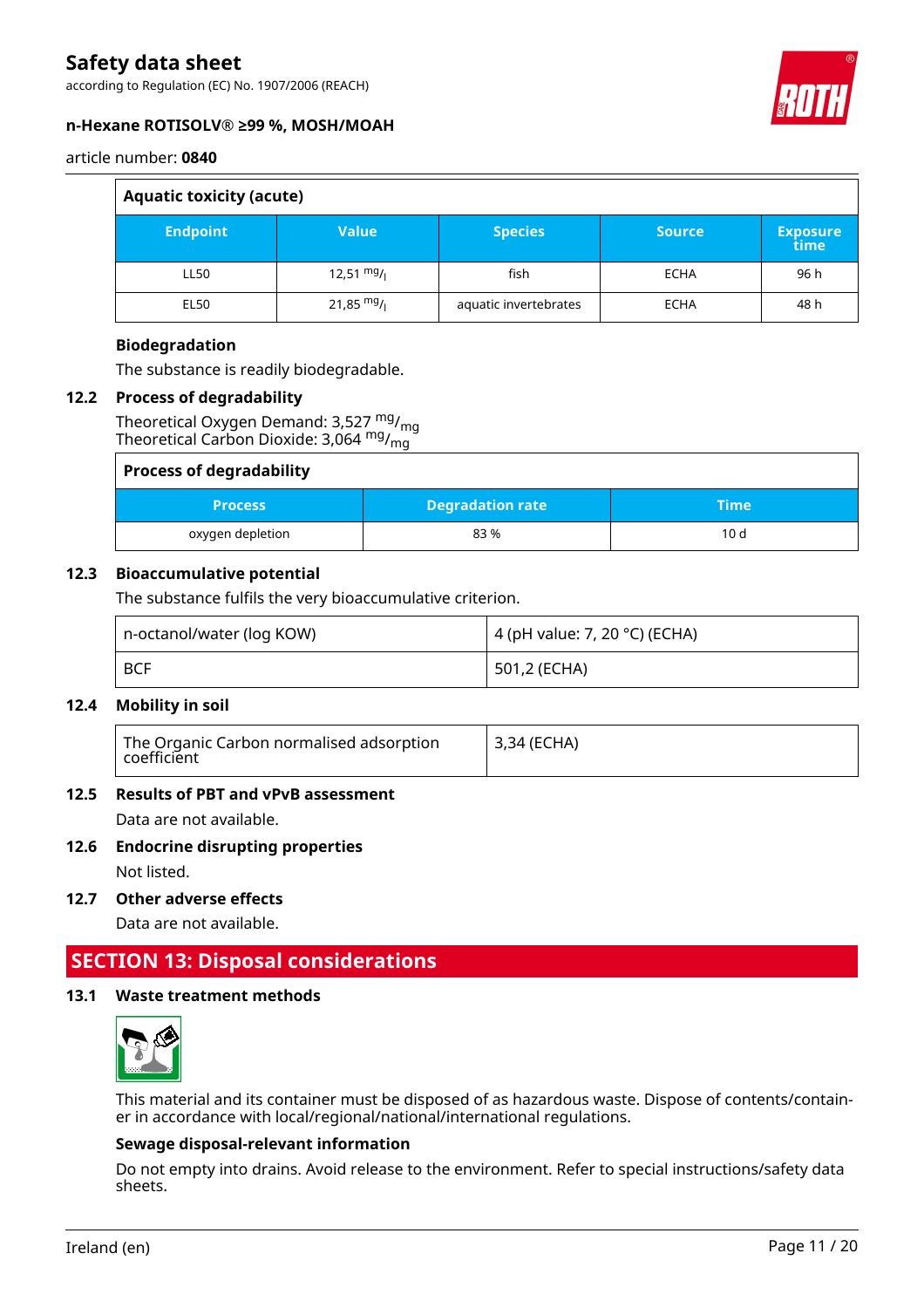according to Regulation (EC) No. 1907/2006 (REACH)

#### **n-Hexane ROTISOLV® ≥99 %, MOSH/MOAH**



#### article number: **0840**

#### **Waste treatment of containers/packagings**

It is a dangerous waste; only packagings which are approved (e.g. acc. to ADR) may be used.

#### **13.2 Relevant provisions relating to waste**

 **SECTION 14: Transport information**

The allocation of waste identity numbers/waste descriptions must be carried out according to the EEC, specific to the industry and process. Waste catalogue ordinance (Germany).

#### **13.3 Remarks**

Waste shall be separated into the categories that can be handled separately by the local or national waste management facilities. Please consider the relevant national or regional provisions.

|      | $3221211$ in the manager contribution. |                                      |
|------|----------------------------------------|--------------------------------------|
| 14.1 | UN number or ID number                 |                                      |
|      | ADR/RID/ADN                            | <b>UN 1208</b>                       |
|      | IMDG-Code                              | <b>UN 1208</b>                       |
|      | ICAO-TI                                | <b>UN 1208</b>                       |
| 14.2 | UN proper shipping name                |                                      |
|      | ADR/RID/ADN                            | <b>HEXANES</b>                       |
|      | IMDG-Code                              | <b>HEXANES</b>                       |
|      | ICAO-TI                                | Hexanes                              |
| 14.3 | <b>Transport hazard class(es)</b>      |                                      |
|      | ADR/RID/ADN                            | 3                                    |
|      | IMDG-Code                              | 3                                    |
|      | ICAO-TI                                | 3                                    |
| 14.4 | <b>Packing group</b>                   |                                      |
|      | ADR/RID/ADN                            | $\mathbf{I}$                         |
|      | IMDG-Code                              | $\mathbf{I}$                         |
|      | ICAO-TI                                | $\mathbf{I}$                         |
| 14.5 | <b>Environmental hazards</b>           | hazardous to the aquatic environment |
|      |                                        |                                      |

#### **14.6 Special precautions for user**

Provisions for dangerous goods (ADR) should be complied within the premises.

#### **14.7 Maritime transport in bulk according to IMO instruments**

The cargo is not intended to be carried in bulk.

#### **14.8 Information for each of the UN Model Regulations**

#### **Transport of dangerous goods by road, rail and inland waterway (ADR/RID/ADN) - Additional information**

| Proper shipping name                  | <b>HEXANES</b>                                              |
|---------------------------------------|-------------------------------------------------------------|
| Particulars in the transport document | UN1208, HEXANES, 3, II, (D/E), environmentally<br>hazardous |
| Classification code                   | F1                                                          |
| Danger label(s)                       | 3, "Fish and tree"                                          |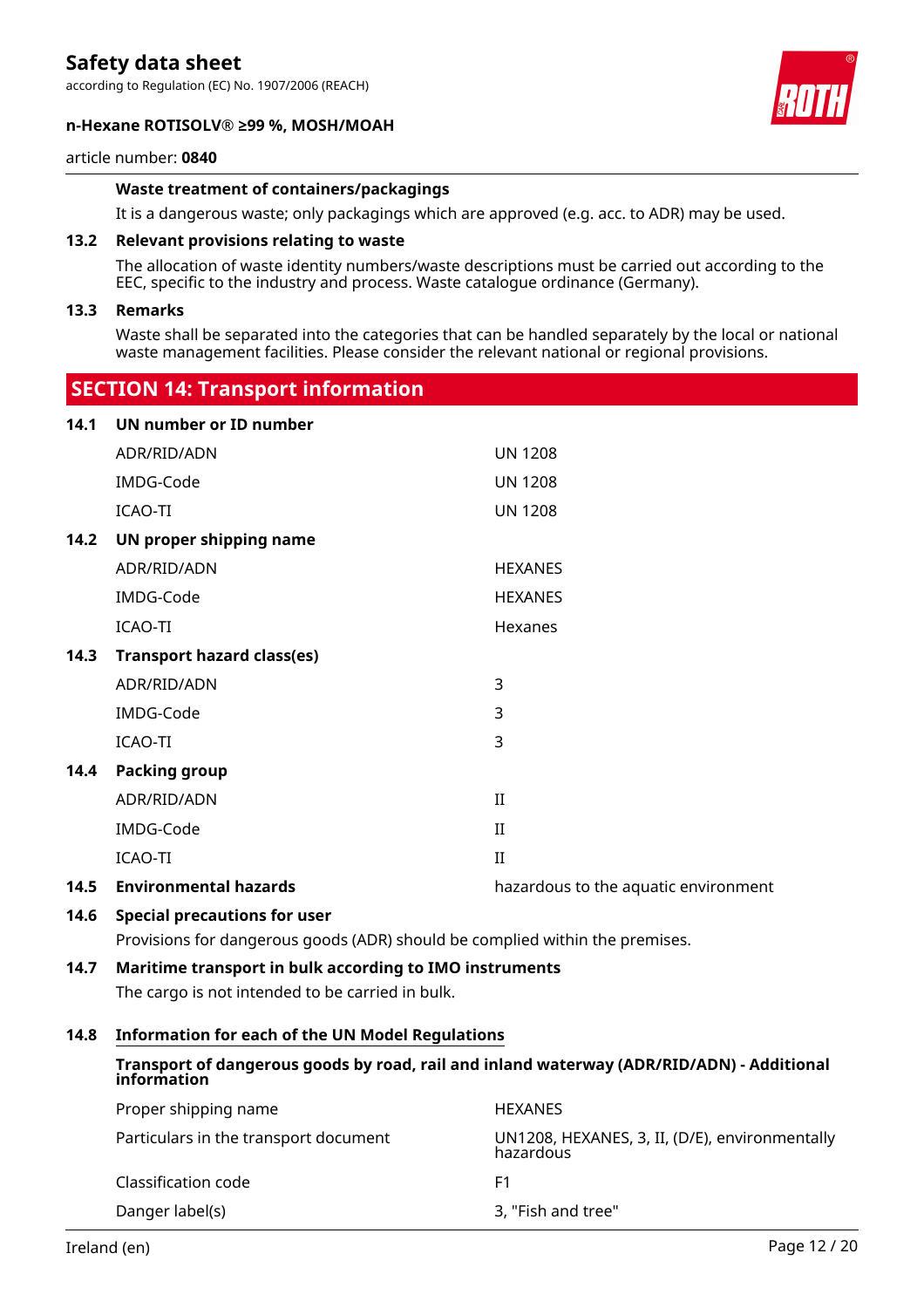according to Regulation (EC) No. 1907/2006 (REACH)

### **n-Hexane ROTISOLV® ≥99 %, MOSH/MOAH**



article number: **0840**

| yes (hazardous to the aquatic environment)                                         |
|------------------------------------------------------------------------------------|
| E <sub>2</sub>                                                                     |
| 1 <sub>L</sub>                                                                     |
| $\overline{2}$                                                                     |
| D/E                                                                                |
| 33                                                                                 |
| <b>International Maritime Dangerous Goods Code (IMDG) - Additional information</b> |
| <b>HEXANES</b>                                                                     |
| UN1208, HEXANES, 3, II, -22°C c.c., MARINE POL-<br>LUTANT                          |
| yes (P) (hazardous to the aquatic environment)                                     |
| 3, "Fish and tree"                                                                 |
|                                                                                    |
|                                                                                    |
| E <sub>2</sub>                                                                     |
| 1 <sub>L</sub>                                                                     |
| $F-E$ , S-D                                                                        |
| E                                                                                  |
| International Civil Aviation Organization (ICAO-IATA/DGR) - Additional information |
| Hexanes                                                                            |
| UN1208, Hexanes, 3, II                                                             |
| yes (hazardous to the aquatic environment)                                         |
| 3                                                                                  |
|                                                                                    |
| E <sub>2</sub>                                                                     |
| 1 <sub>L</sub>                                                                     |
|                                                                                    |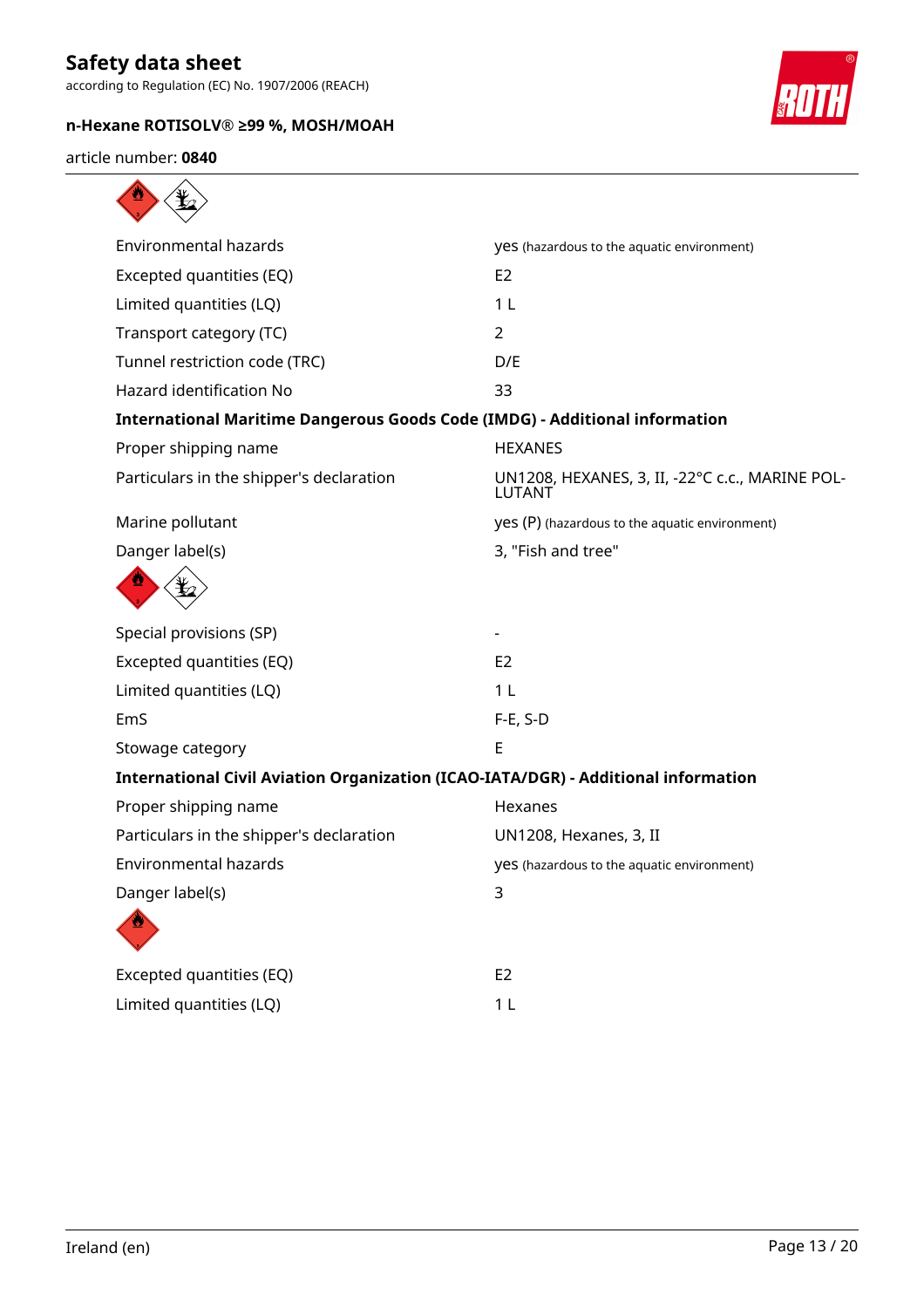according to Regulation (EC) No. 1907/2006 (REACH)



#### **n-Hexane ROTISOLV® ≥99 %, MOSH/MOAH**

#### article number: **0840**

### **SECTION 15: Regulatory information**

#### **15.1 Safety, health and environmental regulations/legislation specific for the substance or mixture**

**Relevant provisions of the European Union (EU)**

**Restrictions according to REACH, Annex XVII**

| Dangerous substances with restrictions (REACH, Annex XVII) |                                                                                                          |               |                    |           |  |
|------------------------------------------------------------|----------------------------------------------------------------------------------------------------------|---------------|--------------------|-----------|--|
| Name of substance                                          | <b>Name acc. to inventory</b>                                                                            | <b>CAS No</b> | <b>Restriction</b> | <b>No</b> |  |
| n-Hexane                                                   | this product meets the criteria for<br>classification in accordance with Reg-<br>ulation No 1272/2008/EC |               | R3                 |           |  |
| n-Hexane                                                   | flammable / pyrophoric                                                                                   |               | R40                | 40        |  |
| n-Hexane                                                   | substances in tattoo inks and perman-<br>ent make-up                                                     |               | R75                | 75        |  |

**Legend**

R3 1. Shall not be used in:

- ornamental articles intended to produce light or colour effects by means of different phases, for example in ornamental lamps and ashtrays,

- tricks and jokes,

- games for one or more participants, or any article intended to be used as such, even with ornamental aspects, 2. Articles not complying with paragraph 1 shall not be placed on the market.

3. Shall not be placed on the market if they contain a colouring agent, unless required for fiscal reasons, or perfume, or both, if they:

— can be used as fuel in decorative oil lamps for supply to the general public, and

— present an aspiration hazard and are labelled with H304.

4. Decorative oil lamps for supply to the general public shall not be placed on the market unless they conform to the European Standard on Decorative oil lamps (EN 14059) adopted by the European Committee for Standardisation (CEN).

5. Without prejudice to the implementation of other Union provisions relating to the classification, labelling and packaging of substances and mixtures, suppliers shall ensure, before the placing on the market, that the following requirements are met:

(a) lamp oils, labelled with H304, intended for supply to the general public are visibly, legibly and indelibly marked as follows: "Keep lamps filled with this liquid out of the reach of children"; and, by 1 December 2010, "Just a sip of lamp oil – or even sucking the wick of lamps – may lead to life-threatening lung damage";

(b) grill lighter fluids, labelled with H304, intended for supply to the general public are legibly and indelibly marked by 1 December 2010 as follows: 'Just a sip of grill lighter fluid may lead to life threatening lung damage'; (c) lamps oils and grill lighters, labelled with H304, intended for supply to the general public are packaged in black opaque containers not exceeding 1 litre by 1 December 2010.';

R40 1. Shall not be used, as substance or as mixtures in aerosol dispensers where these aerosol dispensers are intended for supply to the general public for entertainment and decorative purposes such as the following:

- metallic glitter intended mainly for decoration, - artificial snow and frost,

- 'whoopee' cushions,

- silly string aerosols,

- imitation excrement,

- horns for parties,

- decorative flakes and foams,

- artificial cobwebs,

- stink bombs.

2. Without prejudice to the application of other Community provisions on the classification, packaging and labelling of substances, suppliers shall ensure before the placing on the market that the packaging of aerosol dispensers referred to above is marked visibly, legibly and indelibly with:

'For professional users only'.

3. By way of derogation, paragraphs 1 and 2 shall not apply to the aerosol dispensers referred to Article 8 (1a) of Council Directive 75/324/EEC (2).

4. The aerosol dispensers referred to in paragraphs 1 and 2 shall not be placed on the market unless they conform to the requirements indicated.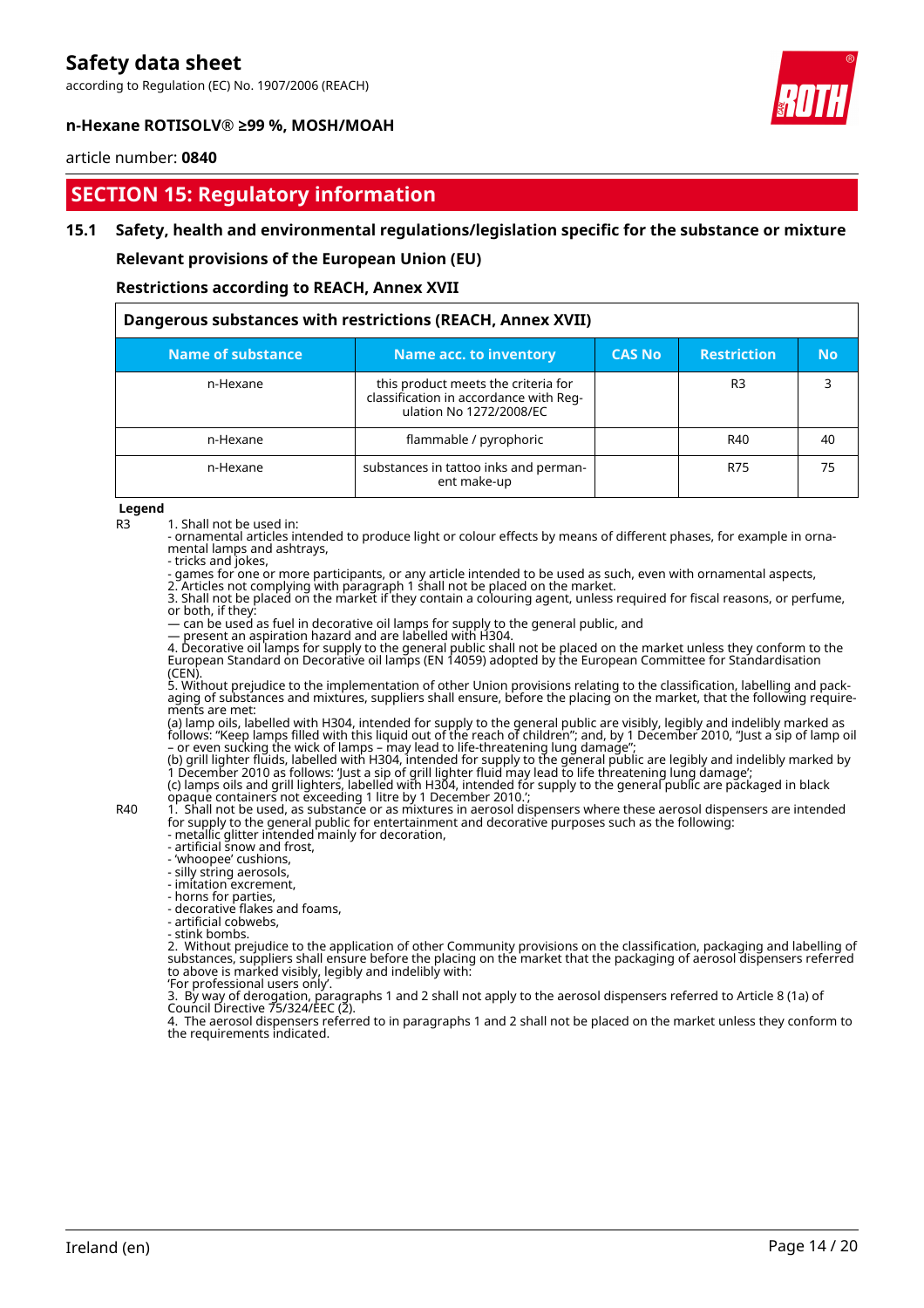according to Regulation (EC) No. 1907/2006 (REACH)

#### **n-Hexane ROTISOLV® ≥99 %, MOSH/MOAH**



#### article number: **0840**

| Legend     |                                                                                                                                                                                                                                                                                                                                                                                                                                                                                                                                                                                                                                                                                                                                                                                                                                                                                                                                                                                                                                                                               |
|------------|-------------------------------------------------------------------------------------------------------------------------------------------------------------------------------------------------------------------------------------------------------------------------------------------------------------------------------------------------------------------------------------------------------------------------------------------------------------------------------------------------------------------------------------------------------------------------------------------------------------------------------------------------------------------------------------------------------------------------------------------------------------------------------------------------------------------------------------------------------------------------------------------------------------------------------------------------------------------------------------------------------------------------------------------------------------------------------|
| <b>R75</b> | 1. Shall not be placed on the market in mixtures for use for tattooing purposes, and mixtures containing any such sub-<br>stances shall not be used for tattooing purposes, after 4 January 2022 if the substance or substances in question is or<br>are present in the following circumstances:                                                                                                                                                                                                                                                                                                                                                                                                                                                                                                                                                                                                                                                                                                                                                                              |
|            | (a) in the case of a substance classified in Part 3 of Annex VI to Regulation (EC) No 1272/2008 as carcinogen category<br>1A, 1B or 2, or germ cell mutagen category 1A, 1B or 2, the substance is present in the mixture in a concentration                                                                                                                                                                                                                                                                                                                                                                                                                                                                                                                                                                                                                                                                                                                                                                                                                                  |
|            | equal to or greater than 0,00005 % by weight;<br>(b) in the case of a substance classified in Part 3 of Annex VI to Regulation (EC) No 1272/2008 as reproductive toxicant<br>category 1A, 1B or 2, the substance is present in the mixture in a concentration equal to or greater than 0,001 % by                                                                                                                                                                                                                                                                                                                                                                                                                                                                                                                                                                                                                                                                                                                                                                             |
|            | weight;<br>(c) in the case of a substance classified in Part 3 of Annex VI to Regulation (EC) No 1272/2008 as skin sensitiser cat-<br>egory 1, 1A or 1B, the substance is present in the mixture in a concentration egual to or greater than 0,001 % by<br>weight;                                                                                                                                                                                                                                                                                                                                                                                                                                                                                                                                                                                                                                                                                                                                                                                                            |
|            | (d) in the case of a substance classified in Part 3 of Annex VI to Regulation (EC) No 1272/2008 as skin corrosive cat-<br>egory 1, 1A, 1B or 1C or skin irritant category 2, or as serious eye damage category 1 or eye irritant category 2, the<br>substance is present in the mixture in a concentration equal to or greater than:<br>(i) 0,1 % by weight, if the substance is used solely as a pH regulator;<br>(ii) 0,01 % by weight, in all other cases;                                                                                                                                                                                                                                                                                                                                                                                                                                                                                                                                                                                                                 |
|            | (e) in the case of a substance listed in Annex II to Regulation (EC) No 1223/2009 (*1), the substance is present in the<br>mixture in a concentration equal to or greater than 0,00005 % by weight;<br>(f) in the case of a substance for which a condition of one or more of the following kinds is specified in column g<br>(Product type, Body parts) of the table in Annex IV to Regulation (EC) No 1223/2009, the substance is present in the<br>mixture in a concentration equal to or greater than 0,00005 % by weight:                                                                                                                                                                                                                                                                                                                                                                                                                                                                                                                                                |
|            | (i) "Rinse-off products";<br>(ii) "Not to be used in products applied on mucous membranes";                                                                                                                                                                                                                                                                                                                                                                                                                                                                                                                                                                                                                                                                                                                                                                                                                                                                                                                                                                                   |
|            | (iii) "Not to be used in eye products";<br>(g) in the case of a substance for which a condition is specified in column h (Maximum concentration in ready for use<br>preparation) or column i (Other) of the table in Annex IV to Regulation (EC) No 1223/2009, the substance is present in<br>the mixture in a concentration, or in some other way, that does not accord with the condition specified in that column;<br>(h) in the case of a substance listed in Appendix 13 to this Annex, the substance is present in the mixture in a concen-<br>tration equal to or greater than the concentration limit specified for that substance in that Appendix.<br>2. For the purposes of this entry use of a mixture "for tattooing purposes" means injection or introduction of the mix-<br>ture into a person's skin, mucous membrane or eyeball, by any process or procedure (including procedures com-<br>monly referred to as permanent make-up, cosmetic tattooing, micro-blading and micro-pigmentation), with the aim of<br>making a mark or design on his or her body. |
|            | 3. If a substance not listed in Appendix 13 falls within more than one of points (a) to (g) of paragraph 1, the strictest<br>concentration limit laid down in the points in question shall apply to that substance. If a substance listed in Appendix<br>13 also falls within one or more of points (a) to (g) of paragraph 1, the concentration limit laid down in point (h) of<br>paragraph 1 shall apply to that substance.                                                                                                                                                                                                                                                                                                                                                                                                                                                                                                                                                                                                                                                |
|            | 4. By way of derogation, paragraph 1 shall not apply to the following substances until 4 January 2023:<br>(a) Pigment Blue 15:3 (CI 74160, EC No 205-685-1, CAS No 147-14-8);                                                                                                                                                                                                                                                                                                                                                                                                                                                                                                                                                                                                                                                                                                                                                                                                                                                                                                 |
|            | (b) Pigment Green 7 (CI 74260, EC No 215-524-7, CAS No 1328-53-6).<br>5. If Part 3 of Annex VI to Regulation (EC) No 1272/2008 is amended after 4 January 2021 to classify or re-classify a sub-                                                                                                                                                                                                                                                                                                                                                                                                                                                                                                                                                                                                                                                                                                                                                                                                                                                                              |
|            | stance such that the substance then becomes caught by point (a), (b), (c) or (d) of paragraph 1 of this entry, or such<br>that it then falls within a different one of those points from the one within which it fell previously, and the date of ap-<br>plication of that new or revised classification is after the date referred to in paragraph 1 or, as the case may be, para-<br>graph 4 of this entry, that amendment shall, for the purposes of applying this entry to that substance, be treated as<br>taking effect on the date of application of that new or revised classification.                                                                                                                                                                                                                                                                                                                                                                                                                                                                               |
|            | 6. If Annex II or Annex IV to Regulation (EC) No 1223/2009 is amended after 4 January 2021 to list or change the listing<br>of a substance such that the substance then becomes caught by point (e), (f) or (g) of paragraph 1 of this entry, or<br>such that it then falls within a different one of those points from the one within which it fell previously, and the<br>amendment takes effect after the date referred to in paragraph 1 or, as the case may be, paragraph 4 of this entry,<br>that amendment shall, for the purposes of applying this entry to that substance, be treated as taking effect from the                                                                                                                                                                                                                                                                                                                                                                                                                                                      |
|            | date falling 18 months after entry into force of the act by which that amendment was made.<br>7. Suppliers placing a mixture on the market for use for tattooing purposes shall ensure that, after 4 January 2022, the<br>mixture is marked with the following information:<br>(a) the statement "Mixture for use in tattoos or permanent make-up";                                                                                                                                                                                                                                                                                                                                                                                                                                                                                                                                                                                                                                                                                                                           |
|            | (b) a reference number to uniquely identify the batch;<br>(c) the list of ingredients in accordance with the nomenclature established in the glossary of common ingredient                                                                                                                                                                                                                                                                                                                                                                                                                                                                                                                                                                                                                                                                                                                                                                                                                                                                                                    |
|            | names pursuant to Article 33 of Regulation (EC) No 1223/2009, or in the absence of a common ingredient name, the<br>IUPAC name. In the absence of a common ingredient name or IUPAC name, the CAS and EC number. Ingredients shall<br>be listed in descending order by weight or volume of the ingredients at the time of formulation. "Ingredient" means<br>any substance added during the process of formulation and present in the mixture for use for tattooing purposes. Im-                                                                                                                                                                                                                                                                                                                                                                                                                                                                                                                                                                                             |
|            | purities shall not be regarded as ingredients. If the name of a substance, used as ingredient within the meaning of<br>this entry, is already required to be stated on the label in accordance with Regulation (EC) No 1272/2008, that ingredi-<br>ent does not need to be marked in accordance with this Regulation;                                                                                                                                                                                                                                                                                                                                                                                                                                                                                                                                                                                                                                                                                                                                                         |
|            | (d) the additional statement "pH regulator" for substances falling under point (d)(i) of paragraph 1;<br>(e) the statement "Contains nickel. Can cause allergic reactions." if the mixture contains nickel below the concentra-<br>tion limit specified in Appendix 13;<br>(f) the statement "Contains chromium (VI). Can cause allergic reactions." if the mixture contains chromium (VI) below                                                                                                                                                                                                                                                                                                                                                                                                                                                                                                                                                                                                                                                                              |
|            | the concentration limit specified in Appendix 13;<br>(g) safety instructions for use insofar as they are not already required to be stated on the label by Regulation (EC) No<br>1272/2008.                                                                                                                                                                                                                                                                                                                                                                                                                                                                                                                                                                                                                                                                                                                                                                                                                                                                                   |
|            | The information shall be clearly visible, easily legible and marked in a way that is indelible.<br>The information shall be written in the official language(s) of the Member State(s) where the mixture is placed on the<br>market, unless the Member State(s) concerned provide(s) otherwise.                                                                                                                                                                                                                                                                                                                                                                                                                                                                                                                                                                                                                                                                                                                                                                               |
|            | Where necessary because of the size of the package, the information listed in the first subparagraph, except for point<br>(a), shall be included instead in the instructions for use.<br>Before using a mixture for tattooing purposes, the person using the mixture shall provide the person undergoing the<br>procedure with the information marked on the package or included in the instructions for use pursuant to this para-                                                                                                                                                                                                                                                                                                                                                                                                                                                                                                                                                                                                                                           |
|            | graph.<br>$\tilde{\Omega}$ Mixtures that do not contain the statement "Mixture for use in tattoes or nermanent make un" shall not be used for                                                                                                                                                                                                                                                                                                                                                                                                                                                                                                                                                                                                                                                                                                                                                                                                                                                                                                                                 |

8. Mixtures that do not contain the statement "Mixture for use in tattoos or permanent make-up" shall not be used for tattooing purposes.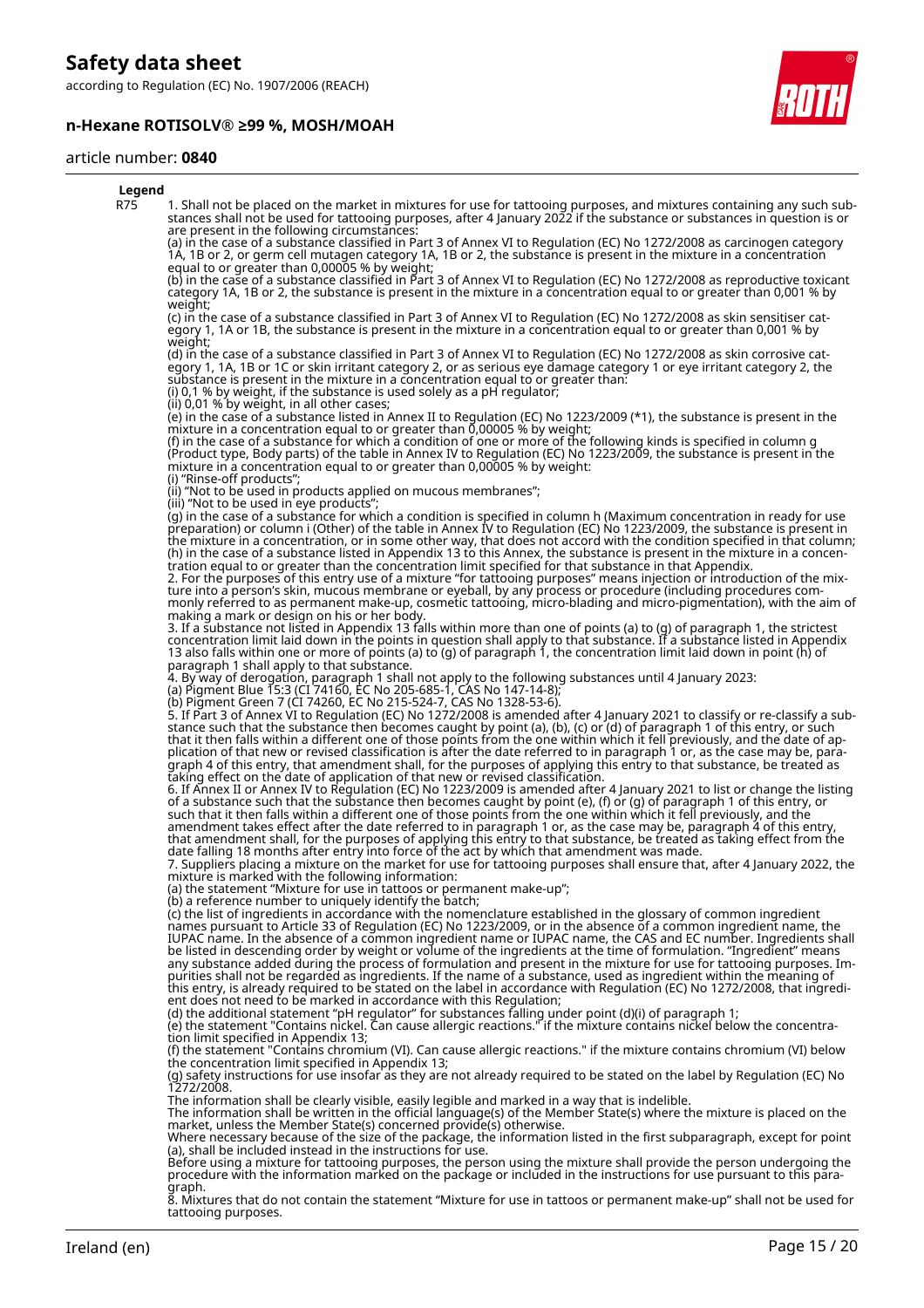according to Regulation (EC) No. 1907/2006 (REACH)





#### article number: **0840**

#### **Legend**

9. This entry does not apply to substances that are gases at temperature of 20 °C and pressure of 101,3 kPa, or generate a vapour pressure of more than 300 kPa at temperature of 50 °C, with the exception of formaldehyde (CAS No 50- 00-0, EC No 200-001-8).

10. This entry does not apply to the placing on the market of a mixture for use for tattooing purposes, or to the use of a mixture for tattooing purposes, when placed on the market exclusively as a medical device or an accessory to a medical device, within the meaning of Regulation (EU) 2017/745, or when used exclusively as a medical device or an accessory to a medical device, within the same meaning. Where the placing on the market or use may not be exclusively as a medical device or an accessory to a medical device, the requirements of Regulation (EU) 2017/745 and of this Regulation shall apply cumulatively.

#### **List of substances subject to authorisation (REACH, Annex XIV)/SVHC - candidate list**

Not listed.

#### **Seveso Directive**

| 2012/18/EU (Seveso III) |                                                                           |                                                                                            |     |              |  |
|-------------------------|---------------------------------------------------------------------------|--------------------------------------------------------------------------------------------|-----|--------------|--|
| <b>No</b>               | Dangerous substance/hazard categories                                     | Qualifying quantity (tonnes) for the application of lower and upper-tier re-<br>quirements |     | <b>Notes</b> |  |
| E <sub>2</sub>          | environmental hazards (hazardous to the aquatic en-<br>vironment, cat. 2) | 200                                                                                        | 500 | 57)          |  |

**Notation**

57) Hazardous to the Aquatic Environment in category Chronic 2

#### **Deco-Paint Directive**

| <b>VOC content</b> | 100 %<br>6609/ |
|--------------------|----------------|
|                    |                |

#### **Industrial Emissions Directive (IED)**

| VOC content | 100 %  |
|-------------|--------|
| VOC content | 6609/1 |

#### **Directive on the restriction of the use of certain hazardous substances in electrical and electronic equipment (RoHS)**

not listed

#### **Regulation concerning the establishment of a European Pollutant Release and Transfer Register (PRTR)**

not listed

#### **Water Framework Directive (WFD)**

| List of pollutants (WFD) |                                                                                                                                                                                                                                                                                                              |               |           |                |
|--------------------------|--------------------------------------------------------------------------------------------------------------------------------------------------------------------------------------------------------------------------------------------------------------------------------------------------------------|---------------|-----------|----------------|
| Name of substance        | <b>Name acc. to inventory</b>                                                                                                                                                                                                                                                                                | <b>CAS No</b> | Listed in | <b>Remarks</b> |
| n-Hexane                 | Substances and preparations, or<br>the breakdown products of such,<br>which have been proved to pos-<br>sess carcinogenic or mutagenic<br>properties or properties which<br>may affect steroidogenic, thyroid,<br>reproduction or other endocrine-<br>related functions in or via the<br>aquatic environment |               | A)        |                |

**Legend**

A) Indicative list of the main pollutants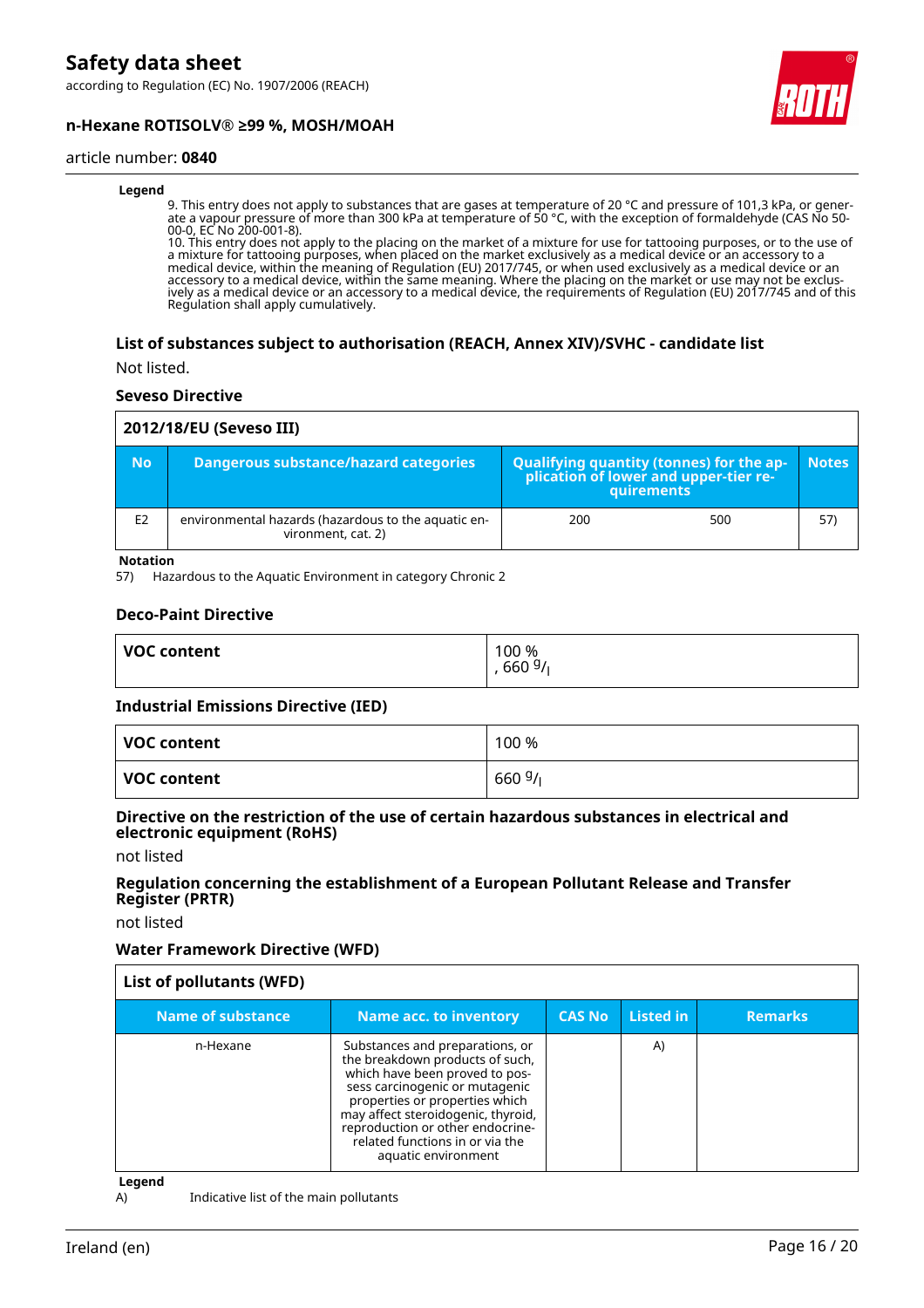according to Regulation (EC) No. 1907/2006 (REACH)

#### **n-Hexane ROTISOLV® ≥99 %, MOSH/MOAH**

### article number: **0840**

#### **Regulation on the marketing and use of explosives precursors**

not listed

#### **Regulation on drug precursors**

not listed

#### **Regulation on substances that deplete the ozone layer (ODS)**

not listed

#### **Regulation concerning the export and import of hazardous chemicals (PIC)**

not listed

#### **Regulation on persistent organic pollutants (POP)**

not listed

#### **Other information**

Directive 94/33/EC on the protection of young people at work. Observe employment restrictions under the Maternity Protection Directive (92/85/EEC) for expectant or nursing mothers.

#### **National inventories**

| <b>Country</b> | <b>Inventory</b> | <b>Status</b>       |
|----------------|------------------|---------------------|
| AU             | <b>AICS</b>      | substance is listed |
| CA             | <b>DSL</b>       | substance is listed |
| <b>CN</b>      | <b>IECSC</b>     | substance is listed |
| EU             | ECSI             | substance is listed |
| EU             | REACH Reg.       | substance is listed |
| JP             | <b>CSCL-ENCS</b> | substance is listed |
| JP             | ISHA-ENCS        | substance is listed |
| KR             | KECI             | substance is listed |
| <b>MX</b>      | INSQ             | substance is listed |
| <b>NZ</b>      | NZIoC            | substance is listed |
| PH             | <b>PICCS</b>     | substance is listed |
| <b>TR</b>      | <b>CICR</b>      | substance is listed |
| TW             | <b>TCSI</b>      | substance is listed |
| US             | <b>TSCA</b>      | substance is listed |

#### **Legend**

| Australian Inventory of Chemical Substances<br>Chemical Inventory and Control Regulation |
|------------------------------------------------------------------------------------------|
| CSCL-ENCS List of Existing and New Chemical Substances (CSCL-ENCS)                       |
| Domestic Substances List (DSL)                                                           |
| EC Substance Inventory (EINECS, ELINCS, NLP)                                             |
| Inventory of Existing Chemical Substances Produced or Imported in China                  |
| National Inventory of Chemical Substances                                                |
| ISHA-ENCS Inventory of Existing and New Chemical Substances (ISHA-ENCS)                  |
| Korea Existing Chemicals Inventory                                                       |
| New Zealand Inventory of Chemicals                                                       |
| Philippine Inventory of Chemicals and Chemical Substances (PICCS)                        |
| REACH Reg. REACH registered substances                                                   |
| Taiwan Chemical Substance Inventory                                                      |
| Toxic Substance Control Act                                                              |
|                                                                                          |

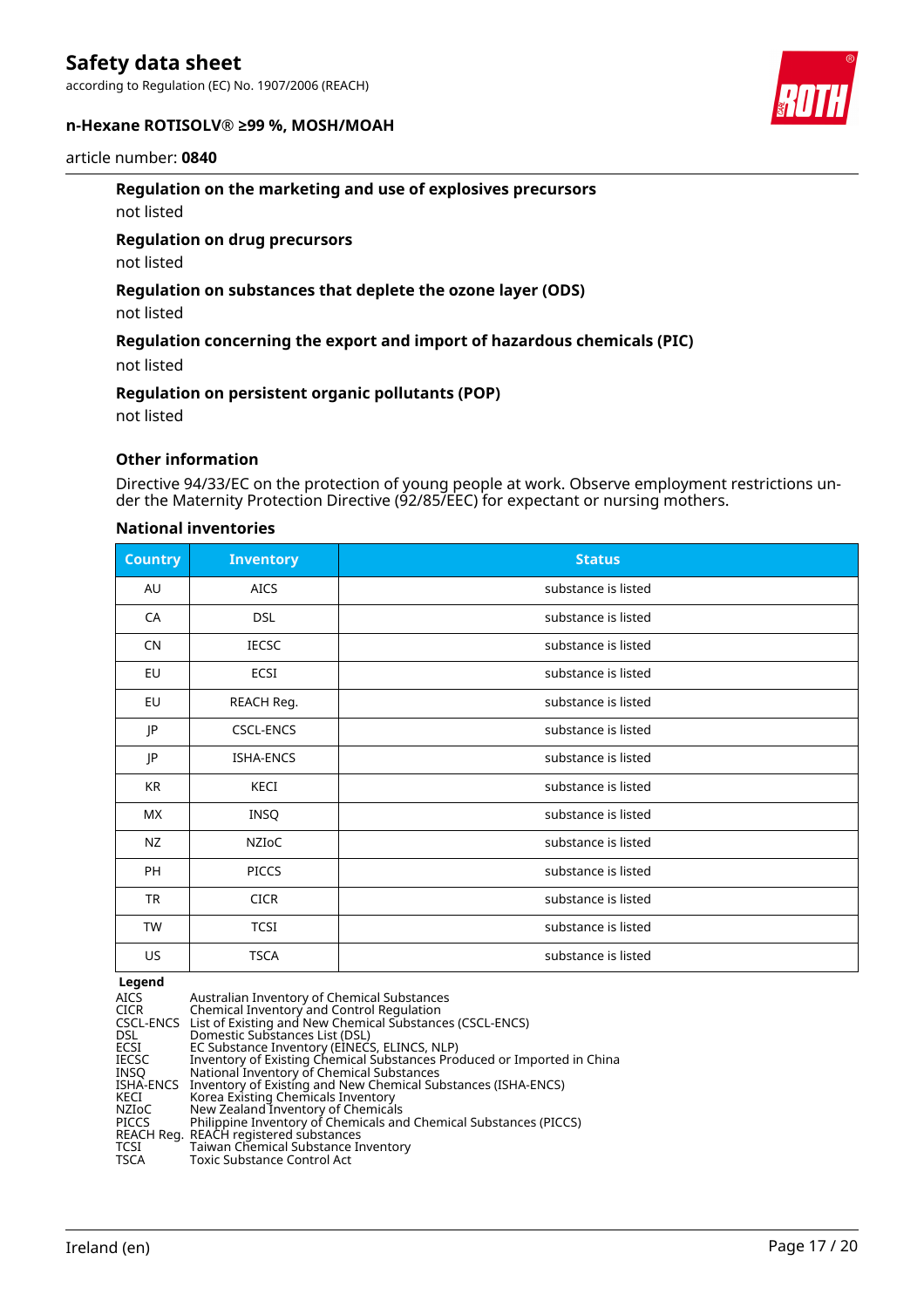according to Regulation (EC) No. 1907/2006 (REACH)

#### **n-Hexane ROTISOLV® ≥99 %, MOSH/MOAH**



article number: **0840**

#### **15.2 Chemical Safety Assessment**

No Chemical Safety Assessment has been carried out for this substance.

### **SECTION 16: Other information**

#### **Indication of changes (revised safety data sheet)**

Alignment to regulation: Regulation (EC) No. 1907/2006 (REACH), amended by 2020/878/EU

| <b>Section</b> | <b>Former entry (text/value)</b>                                                                            | <b>Actual entry (text/value)</b>                                                                                                                                                                                                                                                                                                | Safety-<br>relev-<br>ant |
|----------------|-------------------------------------------------------------------------------------------------------------|---------------------------------------------------------------------------------------------------------------------------------------------------------------------------------------------------------------------------------------------------------------------------------------------------------------------------------|--------------------------|
| 2.1            |                                                                                                             | Classification according to Regulation (EC) No<br>1272/2008 (CLP):<br>change in the listing (table)                                                                                                                                                                                                                             | yes                      |
| 2.1            | The most important adverse physicochemical,<br>human health and environmental effects:<br>Narcotic effects. | The most important adverse physicochemical,<br>human health and environmental effects:<br>Delayed or immediate effects can be expected<br>after short or long-term exposure. The product<br>is combustible and can be ignited by potential<br>ignition sources. Spillage and fire water can<br>cause pollution of watercourses. | yes                      |
| 2.3            | Other hazards:<br>There is no additional information.                                                       | Other hazards                                                                                                                                                                                                                                                                                                                   | yes                      |
| 2.3            |                                                                                                             | Results of PBT and vPvB assessment:<br>According to the results of its assessment, this<br>substance is not a PBT or a vPvB.                                                                                                                                                                                                    | yes                      |

#### Restructuring: section 9, section 14

#### **Abbreviations and acronyms**

| Abbr.         | <b>Descriptions of used abbreviations</b>                                                                                                                                                                                       |
|---------------|---------------------------------------------------------------------------------------------------------------------------------------------------------------------------------------------------------------------------------|
| 2006/15/EC    | Commission Directive establishing a second list of indicative occupational exposure limit values in imple-<br>mentation of Council Directive 98/24/EC and amending Directives 91/322/EEC and 2000/39/EC                         |
| <b>ADN</b>    | Accord européen relatif au transport international des marchandises dangereuses par voies de naviga-<br>tion intérieures (European Agreement concerning the International Carriage of Dangerous Goods by In-<br>land Waterways) |
| <b>ADR</b>    | Accord relatif au transport international des marchandises dangereuses par route (Agreement concern-<br>ing the International Carriage of Dangerous Goods by Road)                                                              |
| ADR/RID/ADN   | Agreements concerning the International Carriage of Dangerous Goods by Road/Rail/Inland Waterways<br>(ADR/RID/ADN)                                                                                                              |
| <b>ATE</b>    | <b>Acute Toxicity Estimate</b>                                                                                                                                                                                                  |
| <b>BCF</b>    | Bioconcentration factor                                                                                                                                                                                                         |
| CAS           | Chemical Abstracts Service (service that maintains the most comprehensive list of chemical substances)                                                                                                                          |
| Ceiling-C     | Ceiling value                                                                                                                                                                                                                   |
| <b>CLP</b>    | Regulation (EC) No 1272/2008 on classification, labelling and packaging of substances and mixtures                                                                                                                              |
| <b>DGR</b>    | Dangerous Goods Regulations (see IATA/DGR)                                                                                                                                                                                      |
| <b>DNEL</b>   | Derived No-Effect Level                                                                                                                                                                                                         |
| EC No         | The EC Inventory (EINECS, ELINCS and the NLP-list) is the source for the seven-digit EC number, an identi-<br>fier of substances commercially available within the EU (European Union)                                          |
| <b>EINECS</b> | European Inventory of Existing Commercial Chemical Substances                                                                                                                                                                   |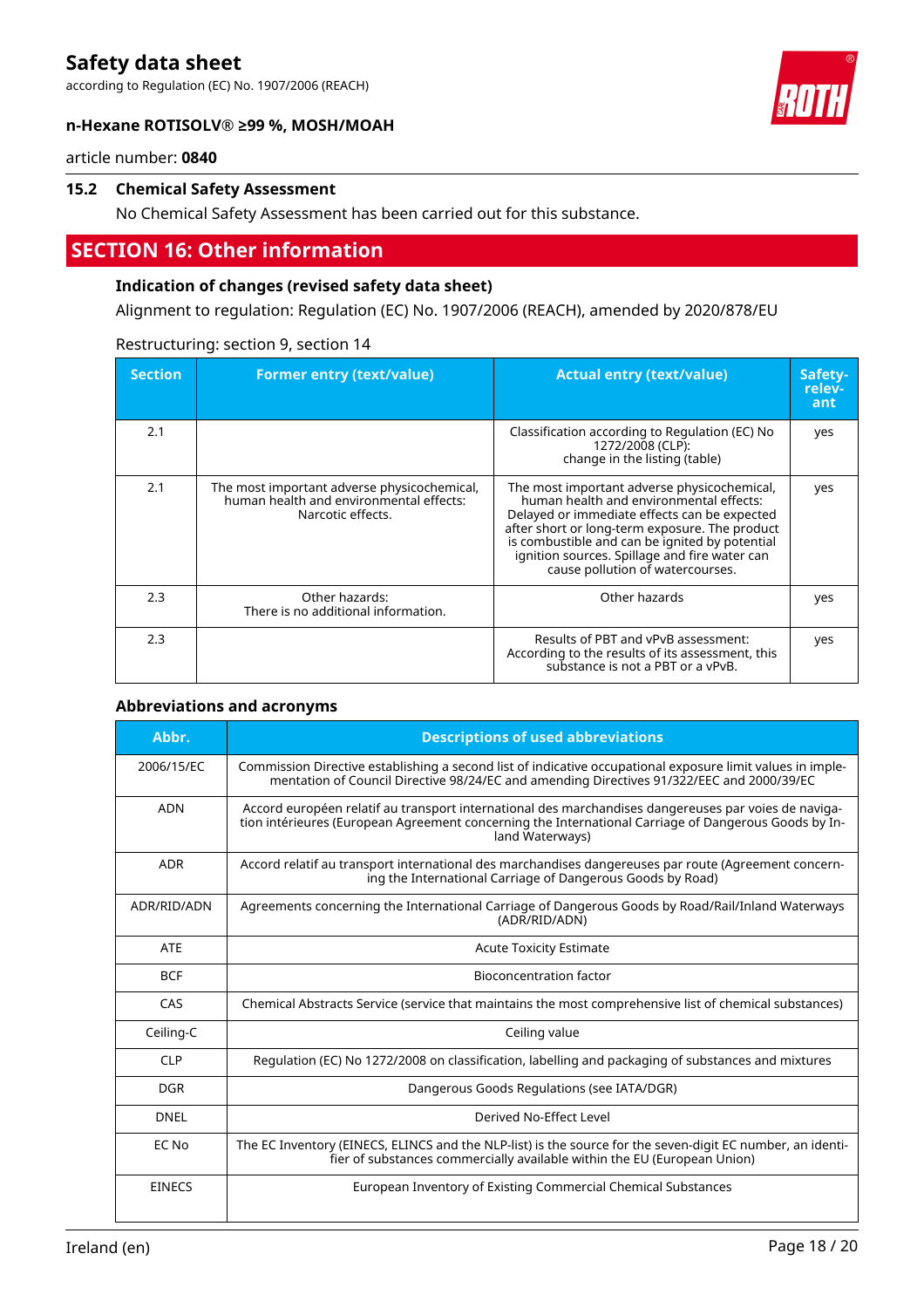according to Regulation (EC) No. 1907/2006 (REACH)



### **n-Hexane ROTISOLV® ≥99 %, MOSH/MOAH**

#### article number: **0840**

| Abbr.                   | <b>Descriptions of used abbreviations</b>                                                                                                                                    |
|-------------------------|------------------------------------------------------------------------------------------------------------------------------------------------------------------------------|
| <b>EL50</b>             | Effective Loading 50 %: the EL50 corresponds to the loading rate required to produce a response in 50%<br>of the test organisms                                              |
| <b>ELINCS</b>           | European List of Notified Chemical Substances                                                                                                                                |
| EmS                     | <b>Emergency Schedule</b>                                                                                                                                                    |
| <b>GHS</b>              | "Globally Harmonized System of Classification and Labelling of Chemicals" developed by the United Na-<br>tions                                                               |
| <b>IATA</b>             | <b>International Air Transport Association</b>                                                                                                                               |
| <b>IATA/DGR</b>         | Dangerous Goods Regulations (DGR) for the air transport (IATA)                                                                                                               |
| <b>ICAO</b>             | International Civil Aviation Organization                                                                                                                                    |
| <b>ICAO-TI</b>          | Technical instructions for the safe transport of dangerous goods by air                                                                                                      |
| <b>IMDG</b>             | International Maritime Dangerous Goods Code                                                                                                                                  |
| IMDG-Code               | International Maritime Dangerous Goods Code                                                                                                                                  |
| index No                | The Index number is the identification code given to the substance in Part 3 of Annex VI to Regulation<br>(EC) No 1272/2008                                                  |
| <b>IOELV</b>            | Indicative occupational exposure limit value                                                                                                                                 |
| <b>LC50</b>             | Lethal Concentration 50%: the LC50 corresponds to the concentration of a tested substance causing 50 %<br>lethality during a specified time interval                         |
| LD50                    | Lethal Dose 50 %: the LD50 corresponds to the dose of a tested substance causing 50 % lethality during a<br>specified time interval                                          |
| LEL                     | Lower explosion limit (LEL)                                                                                                                                                  |
| <b>LL50</b>             | Lethal Loading 50 %: the LL50 corresponds to the loading rate causing 50 % lethality                                                                                         |
| <b>NLP</b>              | No-Longer Polymer                                                                                                                                                            |
| <b>PBT</b>              | Persistent, Bioaccumulative and Toxic                                                                                                                                        |
| ppm                     | Parts per million                                                                                                                                                            |
| REACH                   | Registration, Evaluation, Authorisation and Restriction of Chemicals                                                                                                         |
| <b>RID</b>              | Règlement concernant le transport International ferroviaire des marchandises Dangereuses (Regula-<br>tions concerning the International carriage of Dangerous goods by Rail) |
| S.I. No. 619 of<br>2001 | Safety, Health and Welfare at Work (Chemical Agents) Regulations 2001                                                                                                        |
| <b>STEL</b>             | Short-term exposure limit                                                                                                                                                    |
| <b>SVHC</b>             | Substance of Very High Concern                                                                                                                                               |
| <b>TWA</b>              | Time-weighted average                                                                                                                                                        |
| <b>UEL</b>              | Upper explosion limit (UEL)                                                                                                                                                  |
| <b>VOC</b>              | <b>Volatile Organic Compounds</b>                                                                                                                                            |
| vPvB                    | Very Persistent and very Bioaccumulative                                                                                                                                     |

#### **Key literature references and sources for data**

Regulation (EC) No 1272/2008 on classification, labelling and packaging of substances and mixtures. Regulation (EC) No. 1907/2006 (REACH), amended by 2020/878/EU.

Transport of dangerous goods by road, rail and inland waterway (ADR/RID/ADN). International Maritime Dangerous Goods Code (IMDG). Dangerous Goods Regulations (DGR) for the air transport (IATA).